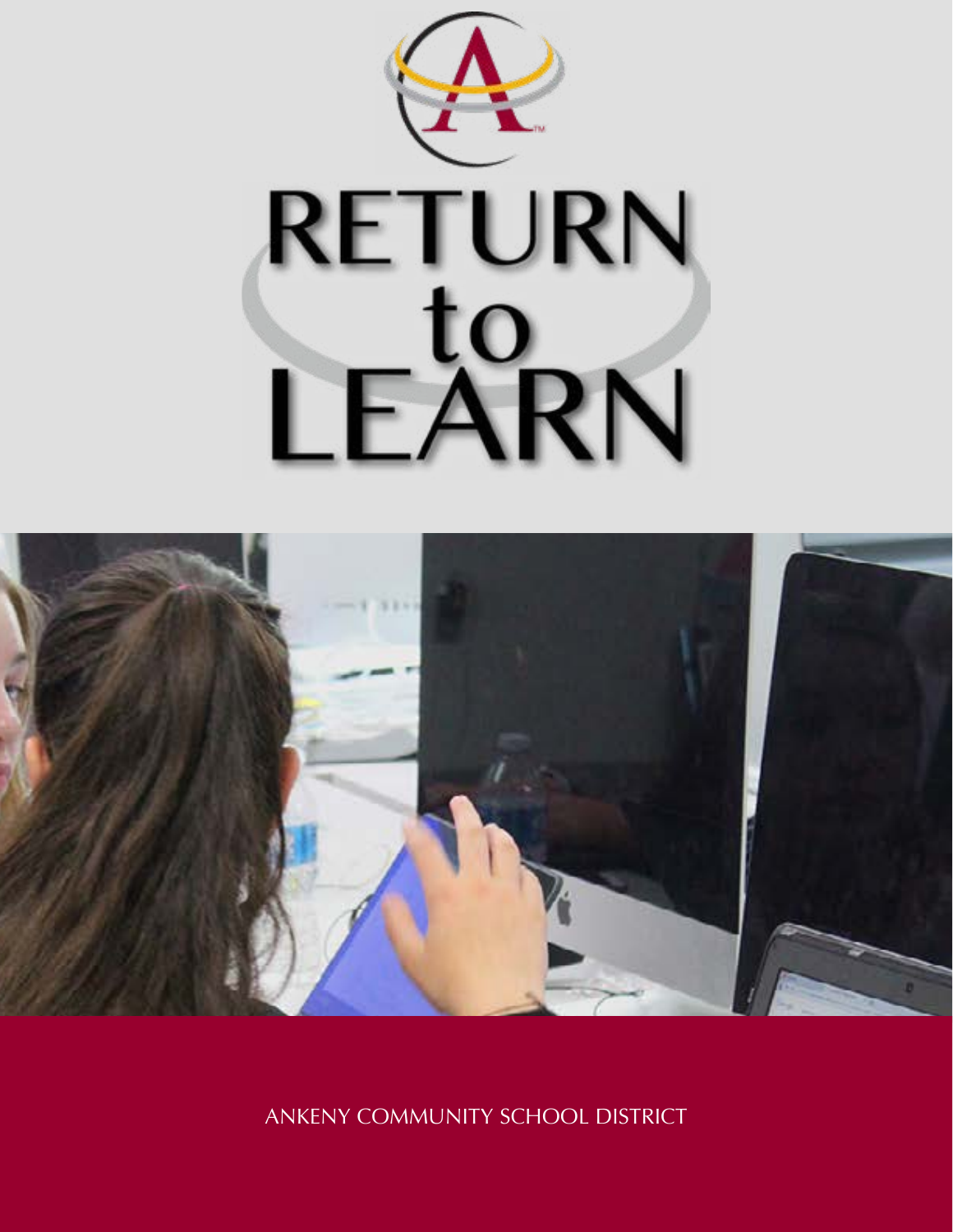#### **Table of Contents**

| Introduction<br>Public Health<br><b>Educating Students:</b><br><b>Model Comparison Table</b>                                                                                                                                                                                                                                                               | $\frac{3}{3}$<br>$\overline{\mathcal{A}}$                      |
|------------------------------------------------------------------------------------------------------------------------------------------------------------------------------------------------------------------------------------------------------------------------------------------------------------------------------------------------------------|----------------------------------------------------------------|
| <b>PUBLIC HEALTH INFORMATION</b><br>Group Gatherings and Social Distancing<br>Requirements<br>Social Distancing Requirements<br><b>Building Traffic Guidelines and Symptom Screening</b><br>Health, Safety, and Hygiene Measures<br>Suspected/Confirmed COVID-19 Cases - School<br><b>Decision Tree</b><br>Transmission Mitigation and Cleaning Procedures | 5<br>5<br>5<br>6<br>6<br>6<br>7                                |
| <b>ACADEMIC SERVICES</b>                                                                                                                                                                                                                                                                                                                                   | 8                                                              |
| Overview                                                                                                                                                                                                                                                                                                                                                   | 8                                                              |
| <b>School Calendars &amp; Schedules</b>                                                                                                                                                                                                                                                                                                                    | 8                                                              |
| <b>Student Learning Models</b>                                                                                                                                                                                                                                                                                                                             | 9                                                              |
| <b>STUDENT SERVICES</b>                                                                                                                                                                                                                                                                                                                                    | 10                                                             |
| Overview                                                                                                                                                                                                                                                                                                                                                   | 10                                                             |
| Services with Counselors and Social Workers                                                                                                                                                                                                                                                                                                                | 10                                                             |
| Crisis Response and Suicide Prevention                                                                                                                                                                                                                                                                                                                     | 10                                                             |
| <b>School Nursing Services</b>                                                                                                                                                                                                                                                                                                                             | 10                                                             |
| <b>HUMAN RESOURCES</b><br>Overview<br>Work Schedules and Daily Responsibilities<br>Caring for III and Potentially III Employees, Students,<br>and Others in the School Community<br><b>Employee Staffing and Leave</b><br>Insurance<br>Substitutes<br>Training and Professional Learning<br>Evaluations<br><b>Mental Health</b><br>Attire                  | 12<br>12<br>12<br>12<br>13<br>13<br>14<br>14<br>15<br>15<br>15 |
| <b>Staff Reductions</b>                                                                                                                                                                                                                                                                                                                                    | 15                                                             |
| Staff Safety, Reporting, and Problem Solving                                                                                                                                                                                                                                                                                                               | 15                                                             |
| <b>COMMUNICATIONS</b>                                                                                                                                                                                                                                                                                                                                      | 16                                                             |
| Overview                                                                                                                                                                                                                                                                                                                                                   | 16                                                             |
| <b>Internal Communications</b>                                                                                                                                                                                                                                                                                                                             | 16                                                             |
| <b>External Communications- Parents</b>                                                                                                                                                                                                                                                                                                                    | 16                                                             |
| <b>External Communications- Community</b>                                                                                                                                                                                                                                                                                                                  | 17                                                             |
| <b>OPERATIONS</b>                                                                                                                                                                                                                                                                                                                                          | 18                                                             |
| Overview                                                                                                                                                                                                                                                                                                                                                   | 18                                                             |
| Athletics / Activities                                                                                                                                                                                                                                                                                                                                     | 18                                                             |
| Before and After School Program                                                                                                                                                                                                                                                                                                                            | 18                                                             |
| <b>Business Services</b>                                                                                                                                                                                                                                                                                                                                   | 18                                                             |

[Maintenance and Facilities Management](#page-19-0) 19

| Nutrition Services<br>School Safety<br>Technology<br>Transportation | 19<br>19<br>20<br>20 |  |  |
|---------------------------------------------------------------------|----------------------|--|--|
| <b>District Leadership Teams</b>                                    | 21                   |  |  |
| Addedum A: Current Guidance on Masks                                | 22                   |  |  |
| Addendum B:<br>Face Covering Recommendations- Do's and Don'ts<br>24 |                      |  |  |
| Addendum C: Decision-Makina Process for Positive                    |                      |  |  |

 **[Cases 25](#page-25-0) [Addendum C: Decision-Making Process for Positive](#page-25-0)**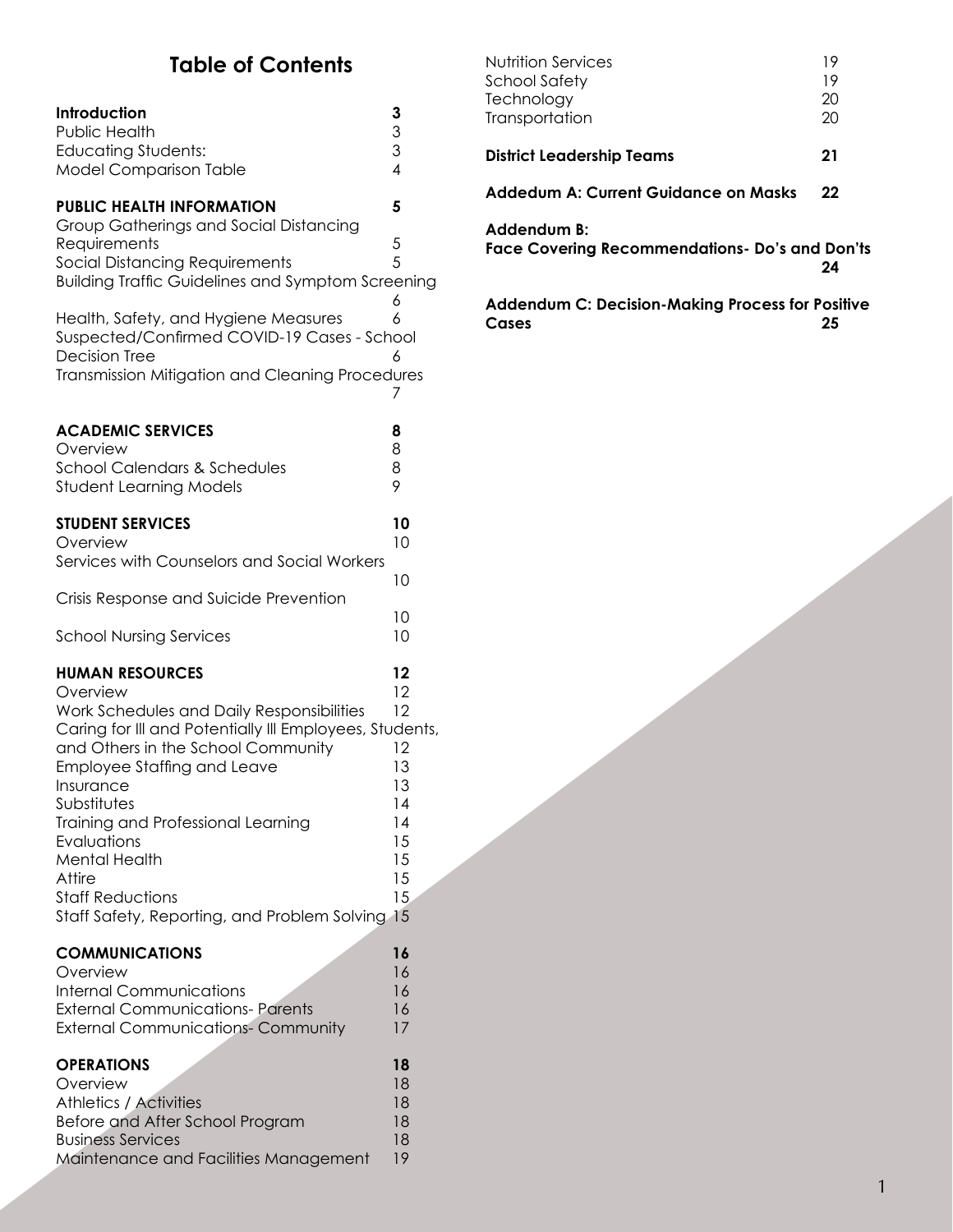# **INTRODUCTION**

Ankeny Community Schools is committed to fulfilling its mission of *preparing every learner for a lifetime of personal success*. These unprecedented times, though challenging for us all, require we remain united in our commitment, passion, and vision in order to support students, families, and our staff in pursuit of the mission. The plan is designed to maximize the educational benefit for students. We believe that the best, most efficient way to maximize the educational benefit is to have all students in their classroom with their teacher each day. However, we acknowledge that the current pandemic may require flexibility in the school schedule in order to ensure the safety of students and staff.

The Return to Learn plan is intended to address educational services for the 2020-2021 school year. The offerings for learning will require students to participate in one of the following ways:

#### **REQUIRED** CONTINUOUS Learning (CL)

to be used in an emergency, such as the resurgence of COVID-19, or under another circumstance in which it is not possible for students to be in the building receiving instruction.

a combination of Traditional On-Site Learning and Required Continuous Learning, which means instruction is offered both remotely and at physical school locations. This model allows for social distancing while partially reopening school buildings.

#### Hybrid Learning (H) Traditional On-Site Instruction (OS)

as long as it is deemed safe by public health officials and the school has a plan for appropriate safety measures, learning can take place in the school buildings.

The Ankeny Return-to-Learn Model is based on the following public health assumptions (subject to change):

## **Public Health**

- All persons will maintain 6 feet social distancing to the greatest extent possible
- Staff and student face coverings are required
- Symptom screening expectations
- Hand-washing and hygiene protocols
- Group gathering limitations
- Short-term school closures will be required by suspected and confirmed COVID-19 cases
- Additional building cleaning protocols will be required

#### **Educating Students:**

- In the case of school closure, remote learning options will be available for all students
- Hybrid learning (a mixture of in-person and remote learning)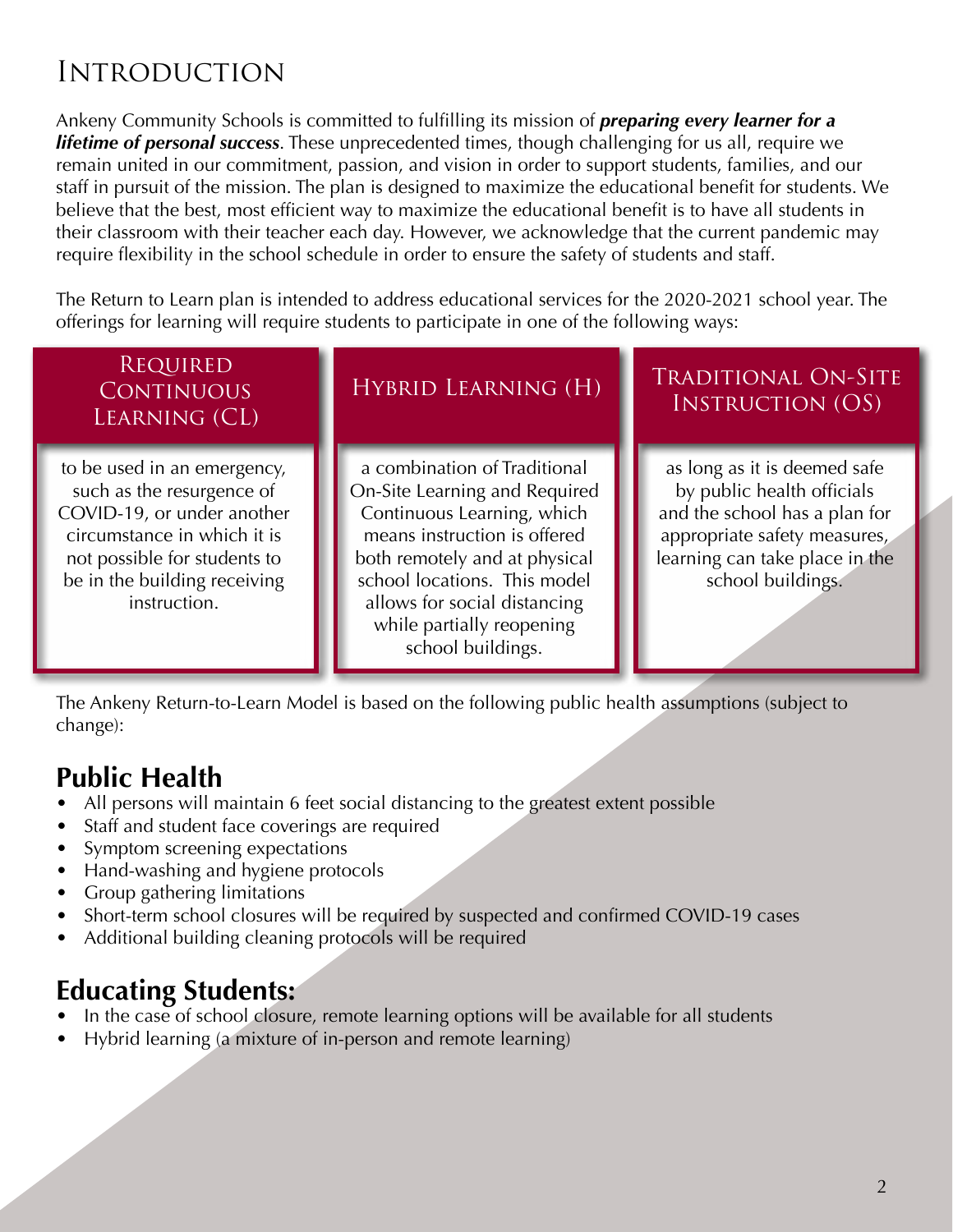# <span id="page-3-0"></span>Model Comparison Table

This chart presents a comparison of many aspects of teaching and learning in traditional and online learning environments and variations of models.

| <b>Required Continuous Learning</b><br>Remote learning is a<br>combination of synchronous<br>and asynchronous learning that<br>occurs remotely.         | <b>Hybrid Learning</b><br>A combination of remote and<br>on-site learning. Incorporating<br>best practices of both models. | <b>Traditional On-Site Instruction</b><br><b>Students attend on-site daily</b><br>with full academic load. |
|---------------------------------------------------------------------------------------------------------------------------------------------------------|----------------------------------------------------------------------------------------------------------------------------|------------------------------------------------------------------------------------------------------------|
| Teachers and other assigned staff<br>are on-site.<br>*in the event our state or city is<br>under a shelter-in-place order, no<br>staff will be on site. | Teachers and other assigned staff<br>are on-site.                                                                          | Teachers and other assigned staff<br>are on-site.                                                          |
| Students are off-site.                                                                                                                                  | Students attend on-site as<br>needed/directed all or part of a<br>school week.                                             | Students attend school daily or<br>as scheduled per student's usual<br>school structure.                   |
| Students engage in synchronous<br>and asynchronous learning<br>fully online. The schedule is<br>determined by the school staff.                         | Synchronous learning is on-site.<br>Asynchronous learning is online.                                                       | Students move throughout the<br>building as typically scheduled<br>during the regular school day           |
| Students have access to live<br>and/or recorded lectures,<br>assignments, projects, and<br>assessments fully online<br>instruction.                     | Students have access to live or<br>recorded lectures/etc.                                                                  | Students move from class to class<br>for instruction or special/elective<br>activities.                    |
| Labs, workshops, and project-<br>based assignments are done<br>online.                                                                                  | Labs are done in person.                                                                                                   | Labs are done in person.                                                                                   |
| Assessment is embedded in the<br>plan for remote learning.                                                                                              | Assessment is embedded in the<br>plan for both remote learning<br>and on-site learning.                                    | Assessment is embedded in the<br>plan for remote learning.                                                 |
| Class length and meeting<br>sequences vary by class.                                                                                                    | Class length and meeting<br>sequences vary by class.                                                                       | All grade levels and courses<br>follow the school schedule.                                                |
| Students are accountable for<br>learning, and attendance is<br>expected.                                                                                | Students are accountable for<br>learning, and attendance is<br>expected.                                                   | Students are accountable for<br>learning, and attendance is<br>expected.                                   |
| The teacher's roster remains the<br>same.                                                                                                               | The teacher's roster remains the<br>same though students will not all<br>be on-site at the same time.                      | The teacher's roster remains the<br>same.                                                                  |
| Food service is available to<br>students regardless of school<br>delivery method.                                                                       | Food service is available to<br>students regardless of school<br>delivery method.                                          | Food service is available to<br>students regardless of school<br>delivery method.                          |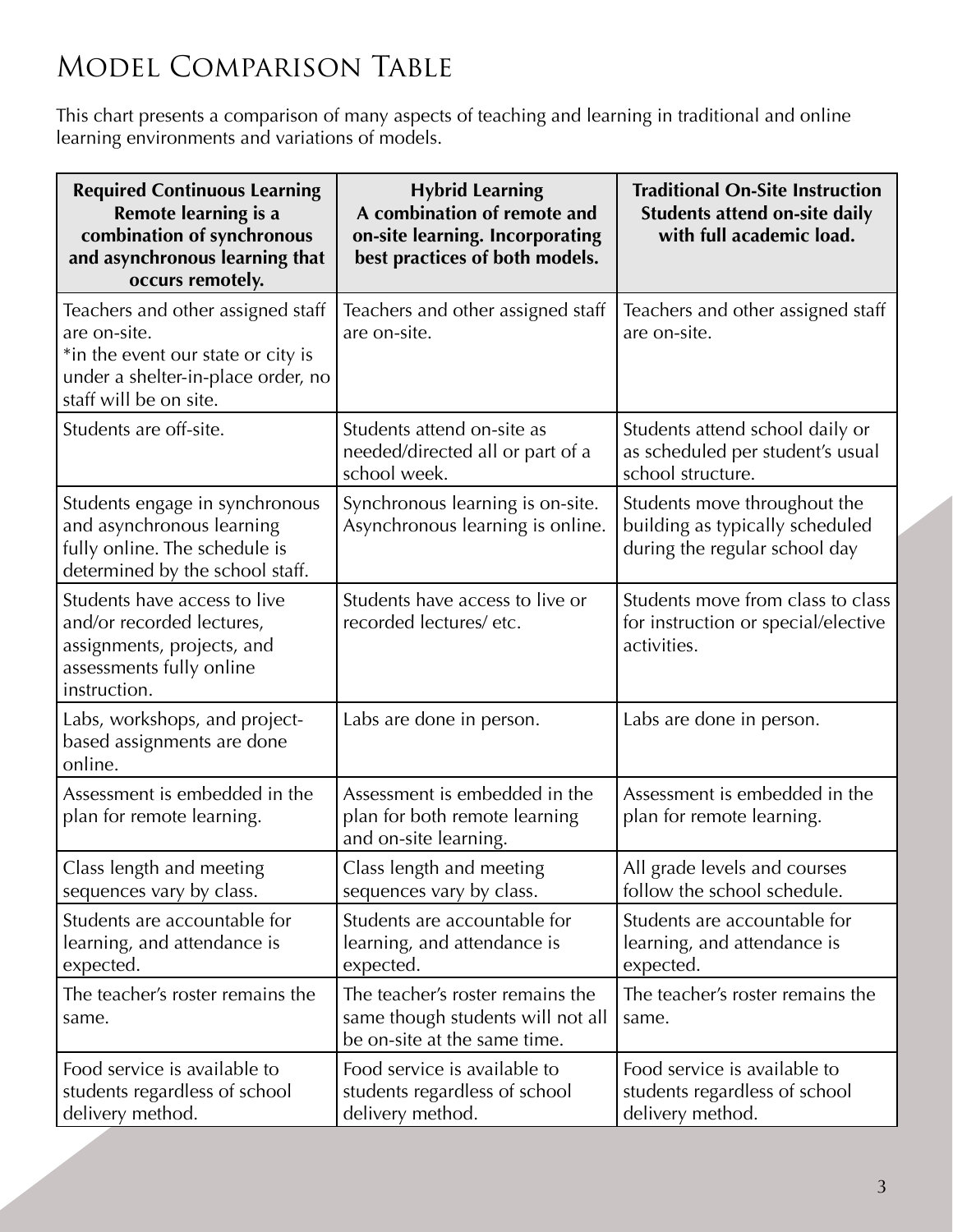# <span id="page-4-0"></span>PUBLIC HEALTH INFORMATION

### **Group Gatherings and Social Distancing Requirements**

- State and local public health organizations suggest limiting the size of group gatherings and maintaining 6 feet social distancing expectations. We are preparing for similar orders to exist when the fall semester begins. Consequently, Ankeny Community Schools will limit the use of large group gathering areas
	- An area is considered any room or wherever instruction takes place including outside space.
	- Includes large areas gymnasiums, cafeterias, hallways.

### **Social Distancing Requirements**

\*DEPENDENT ON THE MODE OF INSTRUCTION - SEE ACADEMIC SERVICES\*

- Maintain 6 feet from other people to the extent feasible.
- Avoid mass gatherings in large groups such as assemblies, cafeterias, field trips, staff meetings.
- Maintain social distancing on buses to the extent feasible.
- Maintain social distancing outside includes recess.
- Group gathering limitations and social distancing expectations requires ACSD to afford enough space per person in our buildings. To meet these needs, we may need to reduce building capacity.
	- To lower building capacity and preserve space for students and staff, visitors will be limited.
- To the extent possible, ACSD intends to keep the same student cohorts together.

#### **Building Traffic Guidelines and Symptom Screening**

- Visitors to ACSD facilities will be limited. A station will be set up at each building for essential items to be labeled and dropped off.
	- Visitors with an essential need to enter an ACSD building will be screened with a series of symptom screening questions developed in partnership with Polk County Health Department.
- Parents are asked to screen student temperature each day before sending the student to school. A student with a temperature above 100.4 degrees should NOT attend school. Students who have [symptoms described by the CDC](https://www.cdc.gov/coronavirus/2019-ncov/symptoms-testing/symptoms.html) should NOT attend school.
	- Staff will follow the same protocol when deciding whether to attend work.
- There will be multiple entry and exit points with staggered times for students to enter and exit the building. School staff will be trained and provided protocols in August on how to help students enter and exit facilities in the safest way possible. Protocols will be sent to families prior to the start of school.
- Each ACSD building will attempt to create safe traffic flow with separate entry and exit doors.
- Visual cues such as floor decals, colored tape, or signs to indicate to students and staff the flow and direction of one-way traffic. Additional signs may be used to indicate 6 feet intervals when standing in a line.
- Furniture will be arranged to support social distancing practices.
- Schools will control the flow of traffic into and out of the building to ensure that maximum capacity plans are adjusted and managed at each entry and exit point.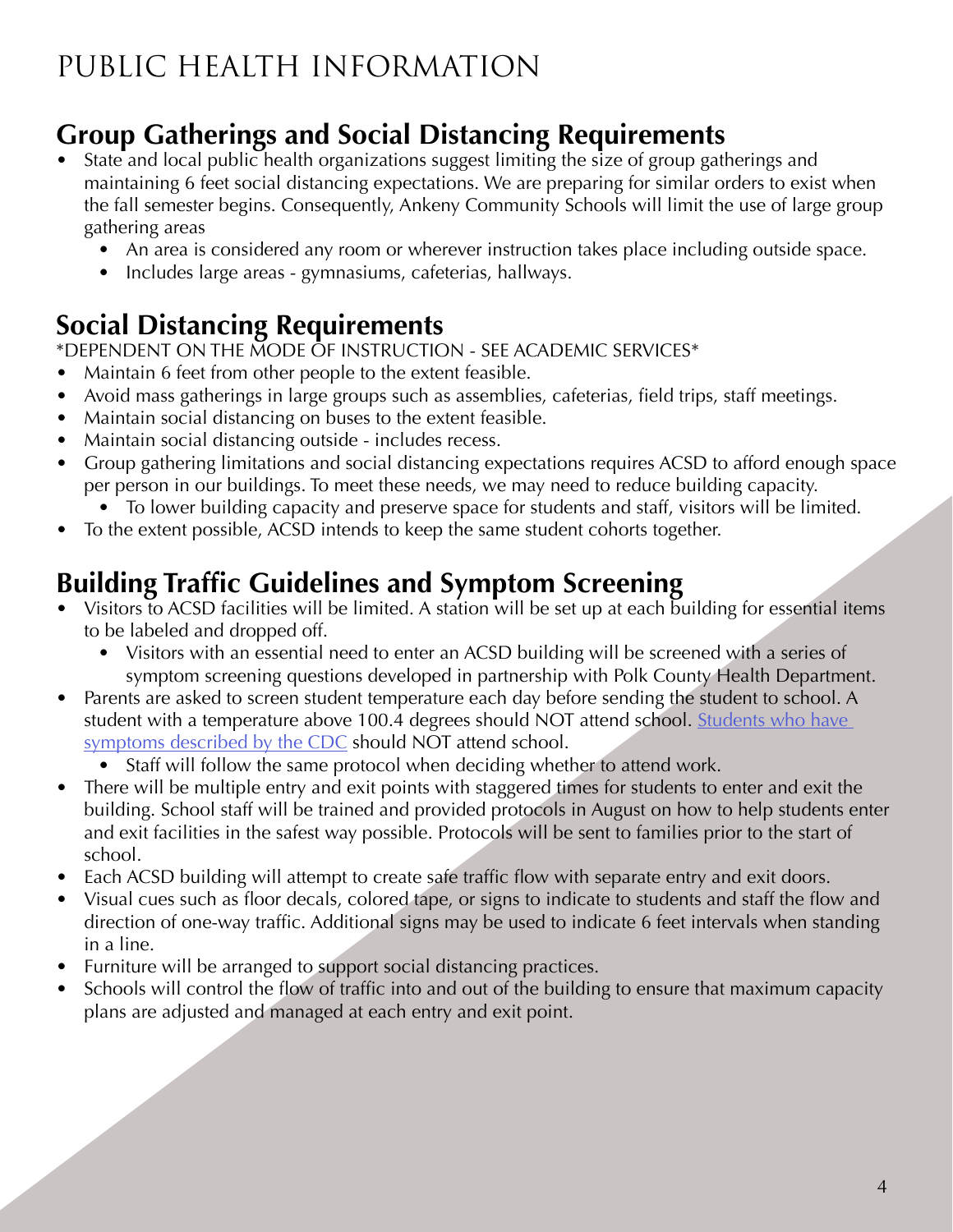### <span id="page-5-0"></span>**Health, Safety, and Hygiene Measures**

- Face coverings (nose and mouth) will be used by students and staff in alignment with CDC, state, and local guidance. (Addendum A)
	- Guidance and recommendations on face coverings can be found on the Face Covering Recommendation Do's and Don'ts. (Addendum B)
	- When a six foot interval is not feasible and predictable, a mask is required.
	- A mask is required for visitors entering an ACSD facility.
- Health and Safety measures including face coverings (back-ups to personal face coverings), hand sanitizer, thermometers, and gloves will be provided to schools on a continual basis throughout the school year, beginning in August.
	- All staff will be provided with disposable face coverings and a face shield
- Additional health and safety measures and accommodations will be provided for staff and students who are in a higher health risk category.
- Additional signage on how to stop the spread of COVID-19, properly wash hands, promote everyday protective measures including face coverings will be on display in buildings.
- Consistent scheduled times and procedures will be established throughout the day for hand hygiene, promoting hand washing.

# **Suspected/Confirmed COVID-19 Cases - School Decision Tree**

(More information in Addendum C)

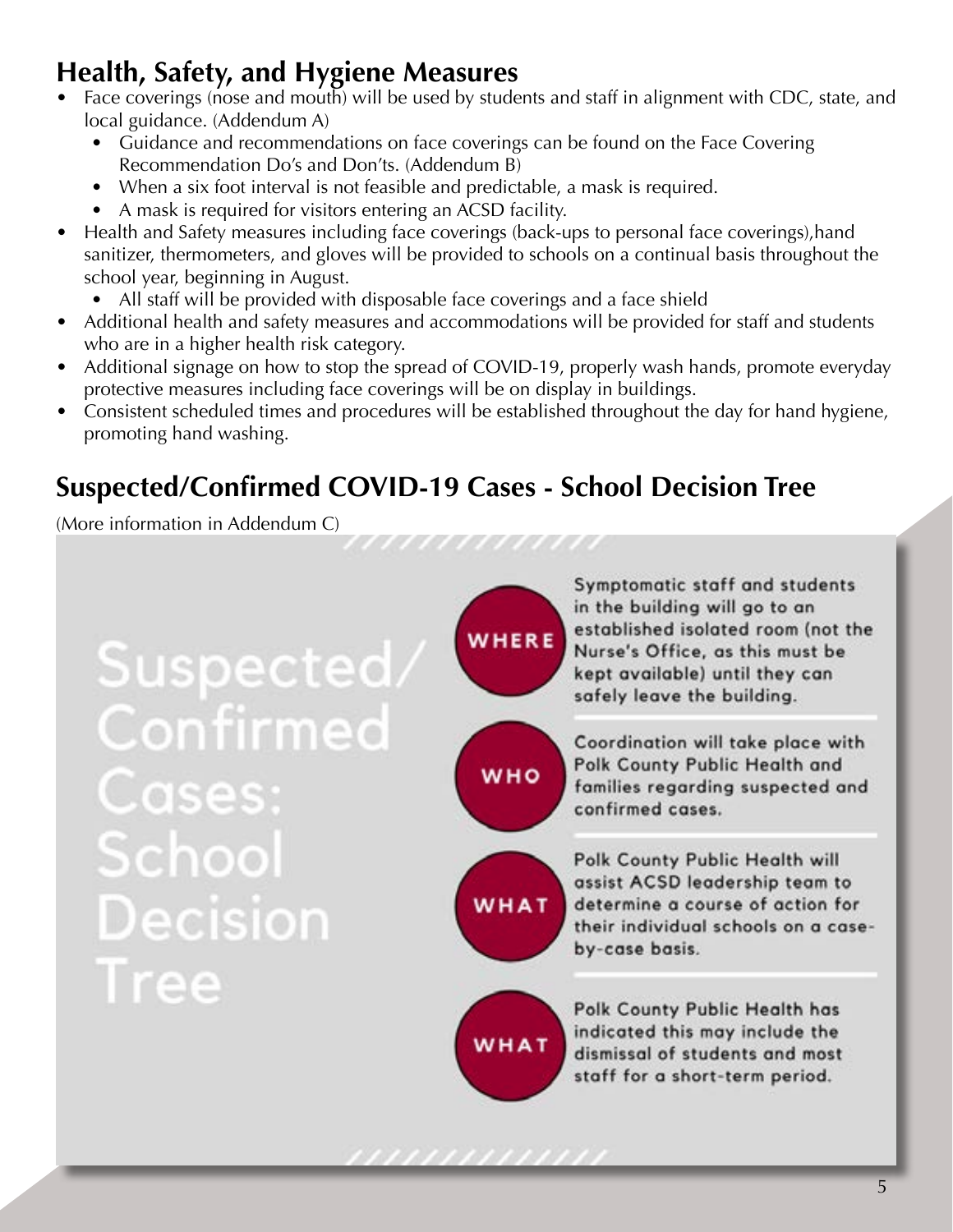#### <span id="page-6-0"></span>**Transmission Mitigation and Cleaning Procedures**

- Increased circulation of outdoor air through the HVAC system.
- MERV-13 filters will be used in HVAC systems.
- To the extent possible, students and staff should limit the sharing of all supplies, utensils, devices, toys, books, and learning aids.
- Students and staff should wash their hands for at least 20 seconds with soap and water frequently. • If washing hands with soap and water is not available, hand sanitizer should be used.
- ACSD Staff will follow CDC guidelines on cleaning and disinfecting during the school day.
	- Hand sanitizer and gloves will be provided to schools on a continual basis throughout the school year, beginning in August.
	- Staff will clean surfaces using soap and water, then use disinfectant.
		- Cleaning with soap and water reduces the number of germs, dirt and impurities on the surface. Disinfecting kills germs on surfaces.
	- High touch surfaces such as student desks and chairs should be cleaned and disinfected before each use.
		- Elementary Schools
			- Teachers will clean and disinfect student desks and chairs during the school day before use by each unique student.
		- Secondary Schools
			- Disinfecting wipes will be available for students to wipe down desks and chairs before each use by a unique student.
- [Custodial cleaning practices](https://www.cdc.gov/coronavirus/2019-ncov/community/disinfecting-building-facility.html) will be focused on cleaning for health, which includes an emphasis on disinfecting surfaces where bacteria or viruses are most likely to be transmitted.
- The Operations Department will consult with local, state, and federal health departments to ensure appropriate and timely measures are taken to preserve the health and safety of our students, staff, and community.
	- Outdoor areas, like playgrounds in schools and parks generally require normal routine cleaning, but do not require disinfection.
		- CDC recommends against the use of disinfectant on outdoor playgrounds- it is not an efficient use of supplies and is not proven to reduce risk of COVID-19 to the public.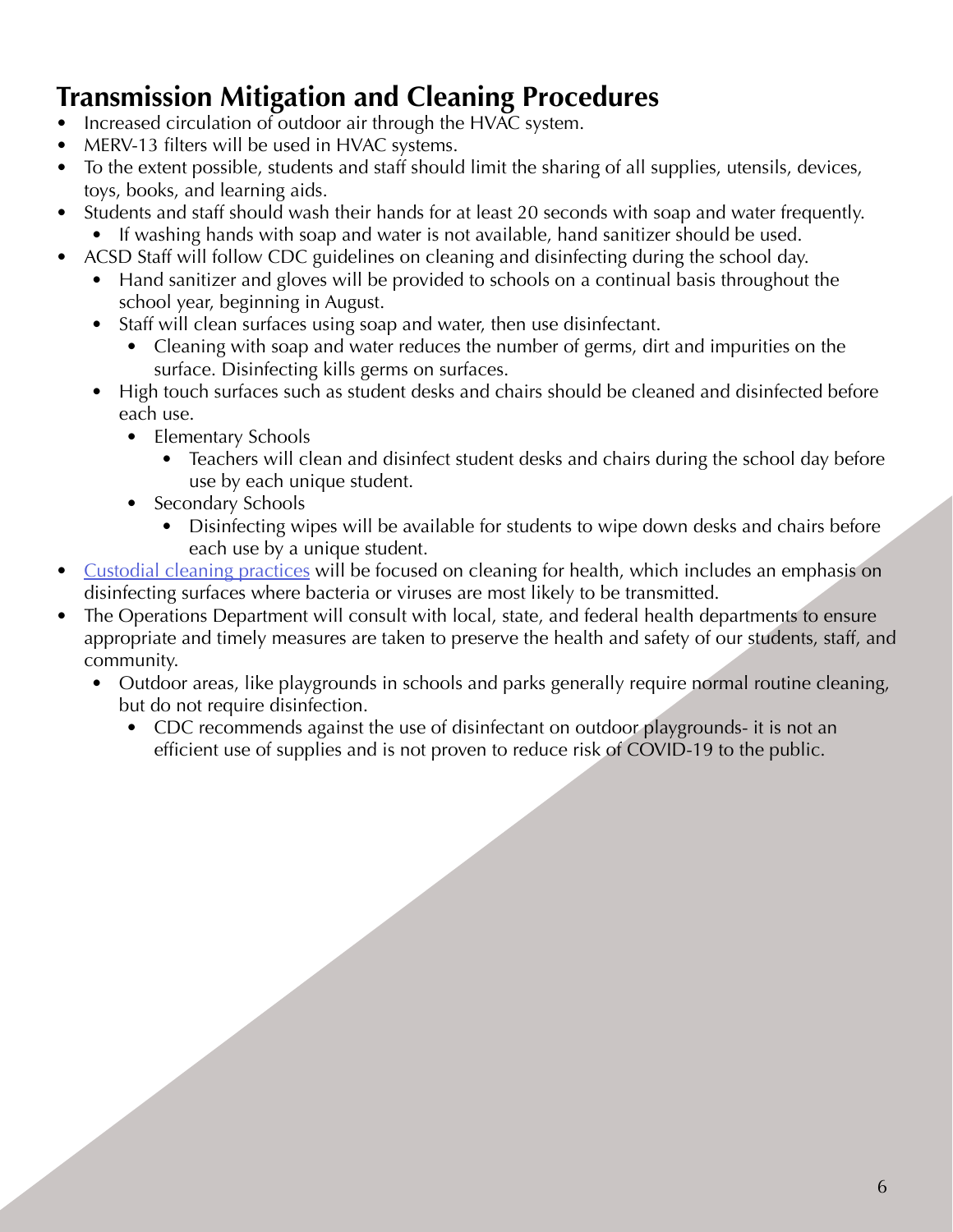# <span id="page-7-0"></span>ACADEMIC SERVICES

### **Overview**

Our fundamental purpose is meeting the needs of all learners, including both children and adults in our organization. Collaborative work with stakeholders is essential as we continue to transform our district into a 21st century learning environment where all students are learning at high levels. Regardless of the mode of learning in which we engage our students, we will work collaboratively to meet the needs of EVERY learner.

No matter what limitations may be imposed on our instruction by public health guidelines, school staff will provide traditional on-site learning to the greatest extent possible and engage students in remote learning whenever necessary. For this reason we have developed separate but aligned plans for:

- [required continuous learning](https://www.ankenyschools.org/app/uploads/2020/07/DRAFT-R2L-Required-Continuous-Learning.pdf),
- [hybrid learning](https://www.ankenyschools.org/app/uploads/2020/07/DRAFT-R2L-Hybrid-Learning.pdf), and
- [traditional on-site learning.](https://www.ankenyschools.org/app/uploads/2020/07/DRAFT-R2L-Traditional-On-Site-Instruction.pdf)

Both **required continuous learning** and **hybrid learning** include remote learning and neither simply re-create the traditional classroom experience. Remote learning can occur asynchronously and synchronously. Asynchronous learning is when instruction and learning do not happen at the same time for all learners. The teacher provides learning resources and tasks through online applications such as Google Classroom or Seesaw. Students access learning at a time that works for them and their family. Synchronous learning is when teachers and students are engaged online in learning at the same time. The teacher provides learning resources and tasks through video-conferencing during a specific time.

During **hybrid learning**, the in-person learning opportunities will look and be different. When students come to school, they will receive instruction that is most effectively delivered in an in-person environment while still accessing online resources. In-person time with students will include focused instruction that is directly connected to student needs and the expertise of professional educators. Some examples include: small group instruction (literacy, math, language development), hands on application of learning (such science laboratories or Career Technical Education experiences), and teacher-led assessments.

#### **School Calendars & Schedules**

The 2020-21 school calendar developed by the district calendar committee and approved by the Ankeny [Community School Board](https://www.ankenyschools.org/app/uploads/2020/07/20-21-Calendar-Parent-Final-7.20.20.pdf) will remain the same for the 2020-2021 school year.

The daily schedule for students will be determined by the modality of instruction. Teachers will be available during regular, required contract hours, regardless of modality of instruction. In other words, teachers will report to their buildings, work in their classrooms, and serve their students during the regular school day. When students are on site the schedule for arrival, transition between classrooms, lunch, recess, and dismissal will follow a schedule that allows for social distancing, frequent cleaning of touch surfaces, and frequent handwashing. These schedules will be communicated from the building level.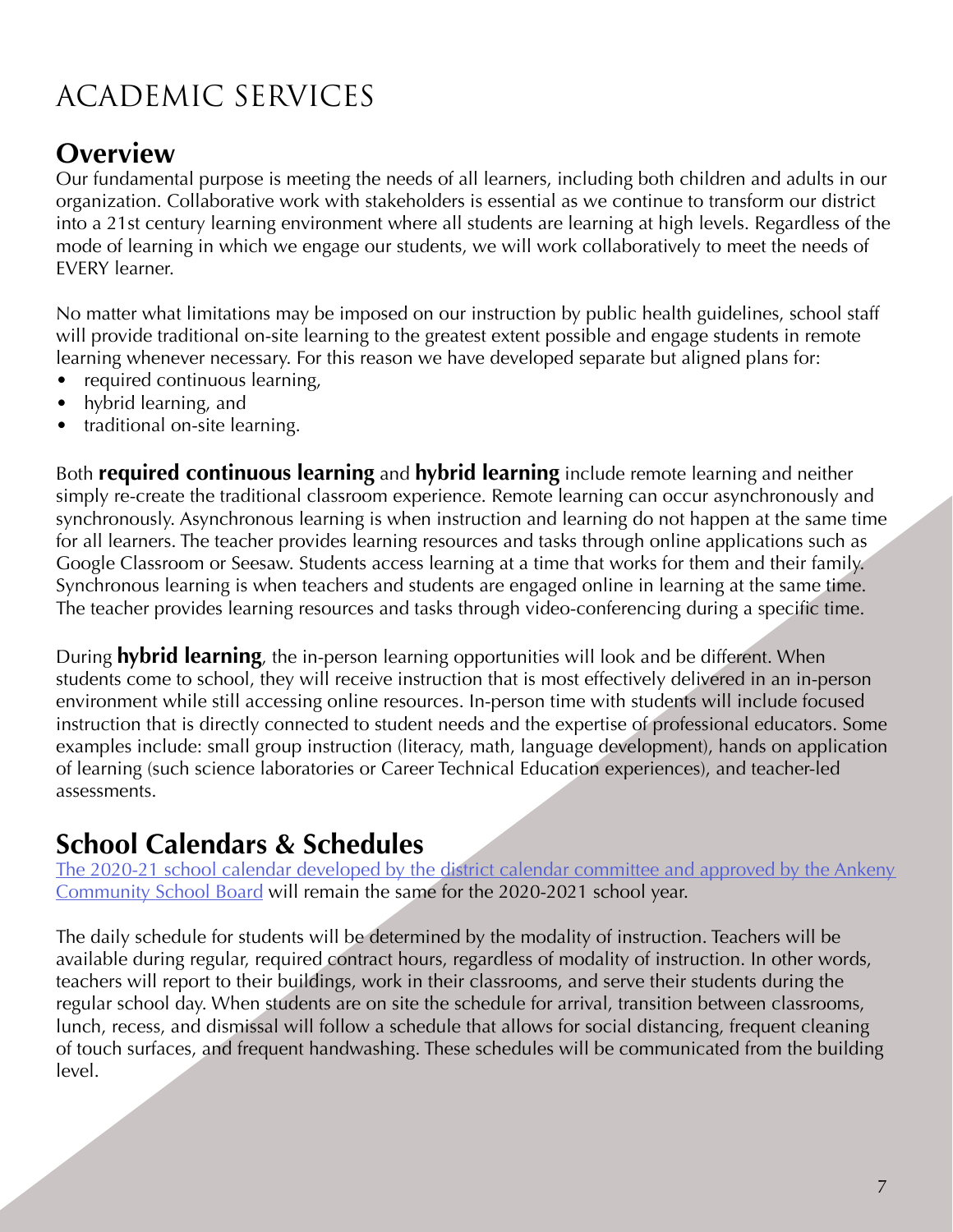#### <span id="page-8-0"></span>**Student Learning Models**

Each of the links below describe in more detail the learning environment in each delivery model.

- [Required Continuous Learning \(CL\)](https://www.ankenyschools.org/app/uploads/2020/07/R2L-Required-Continuous-Learning-1.pdf)
- [Hybrid Learning \(H\)](https://www.ankenyschools.org/app/uploads/2020/09/R2L-Hybrid-Learning.pdf)
- [Traditional On-Site Instruction \(OS\)](https://www.ankenyschools.org/app/uploads/2020/07/R2L-Traditional-On-Site-Instruction.pdf)
- [Remote Learning Semester Two\(RL\)](https://www.ankenyschools.org/app/uploads/2021/01/Remote-Learning-Semester-Two.pdf)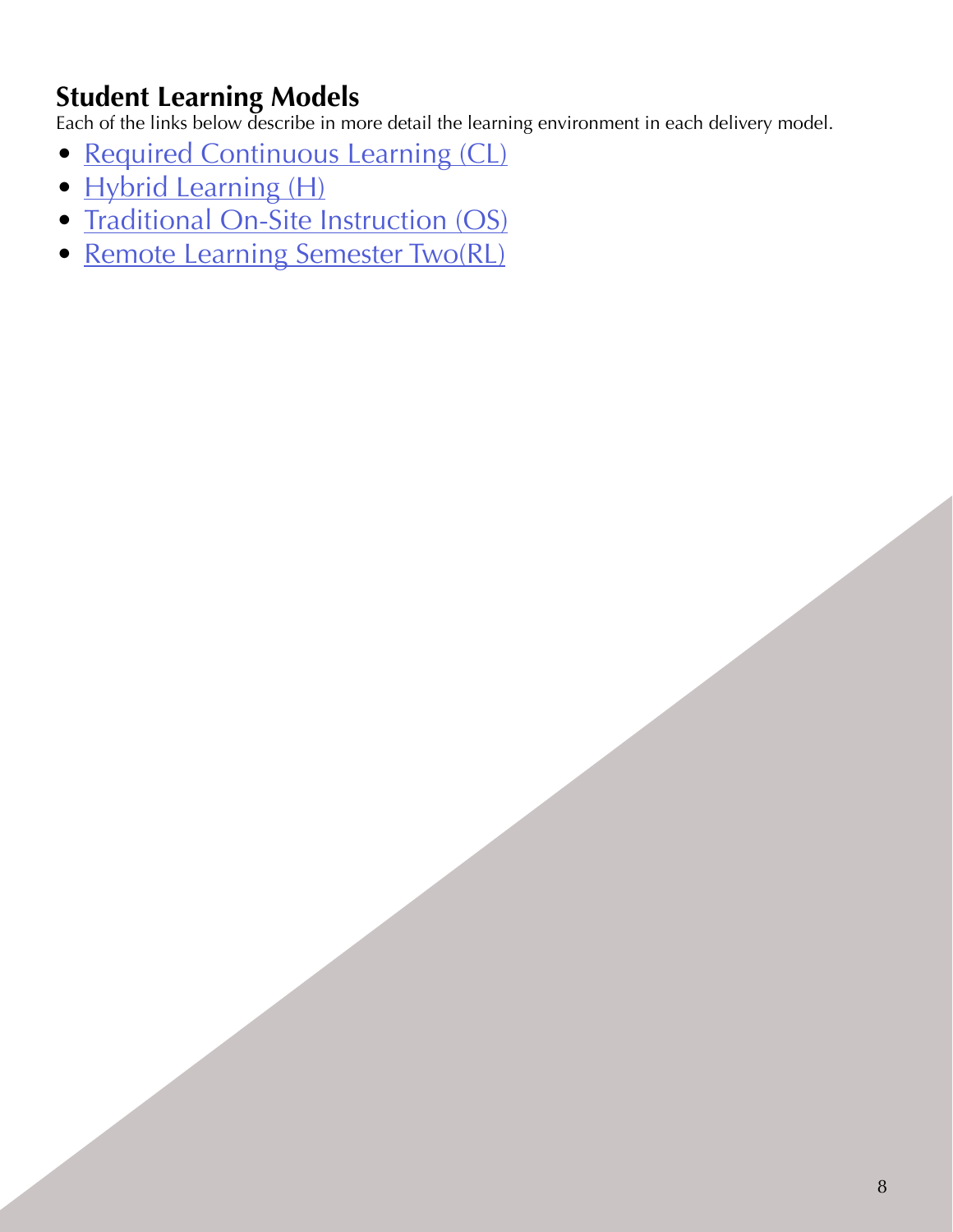# <span id="page-9-0"></span>**STUDENT SERVICES**

Counseling/Social Workers, Nursing, and Crisis Response and Suicide Prevention

### **Overview**

Whether In a traditional on-site environment, a required continuous learning environment, or a hybrid learning environment student services will continue to provide schools with the protocols and training necessary to support the mental and physical health needs of students.

# **Services with Counselors and Social Workers**

- School Counselors will work with their teams and administrators to determine when their services will be provided in-person or remotely. Caseloads will be considered (by alphabet, by grade, etc.) when making these decisions, and programming will continue to be provided in the areas of socialemotional support, academic planning, and college and career planning.
- School Social Workers will continue to collaborate with school personnel to connect families with community resources and support.
- Families, staff, and students may complete a referral form to communicate a need for support, and staff will follow up accordingly. You will find the referral form on the school's website page.
- Staff, families, and students may access the **Employee and Family Resources (EFR) and Student** [Assistance Program \(SAP\)](https://www.efr.org/) for services. Up to six free counseling sessions are available per year. (link EFR/SAP contact information here)
- [LifeWorks](https://www.lifeworksdm.com/staff_category/school-based/) offers onsite counseling services: (link)
- Staff may access this [internal site of social-emotional resources](https://sites.google.com/staff.ankenyschools.org/socialemotional-teacher-resour/home) to utilize when working with students and families (website currently under development and will go live by August 10).

### **Crisis Response and Suicide Prevention**

- For students who express concerning language or behaviors while in their school building, a mental health professional will administer an in-person suicide risk assessment and follow protocols established for in-person interactions.
- For students who express concerning language or behaviors while remote, staff will follow remote suicide risk assessment protocols (provided to all school administrators and mental health professionals).
- All crisis event responses will be made in collaboration with the District Office, the District Crisis Team, and building level administration using building or remote protocols as needed.
- An emphasis will be placed on training all staff on recognizing signs of depression and anxiety.
- Staff will receive training in mandatory reporting and recognizing signs of distress in remote learning environments.

# **School Nursing Services**

- Staff and students displaying COVID-19 symptoms in the building will go to an established isolated room (not the Nurse's Office, as this must be kept available) until they can safely leave the building.
- Coordination will take place with Polk County Public Health and families on suspected and confirmed cases.
- The district will work to hire up to eleven (11) "substitute nurses" to be strategically staffed across the district. These individuals will report to their assigned schools each day. In addition to providing coverage for school nurses on breaks and/or during leave, these individuals will provide an additional layer of medical support on campus. They will partner with the school nurses at their assigned campuses to support the medical needs of the school community in a way that allows for care for students who require routine medical assistance (administration of medication, blood sugar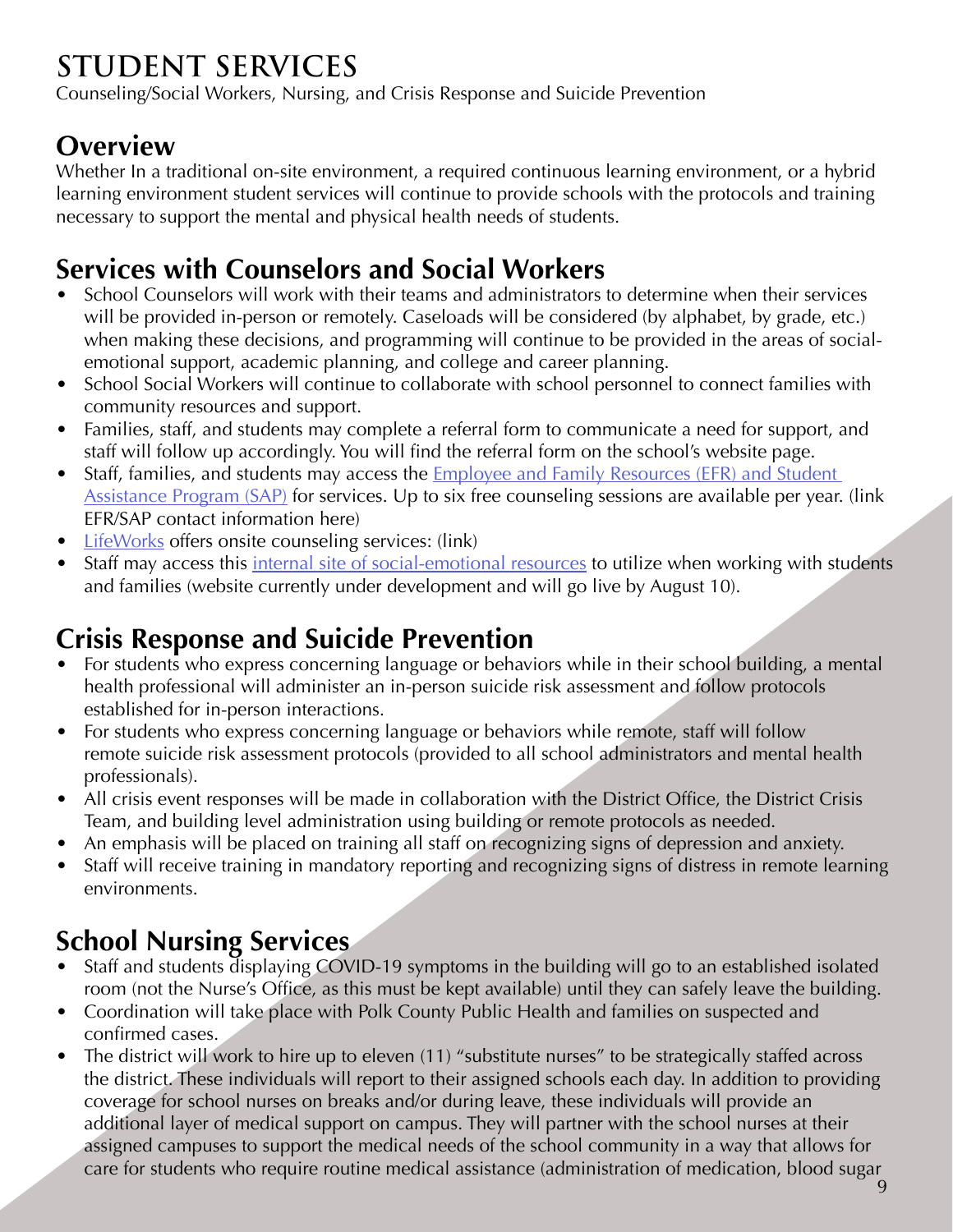<span id="page-10-0"></span>checking, etc.) to be delivered in a separate location from care for students who require aid due to illness, including coronavirus symptoms. Human Resources and Special Programs will collaborate to hire, train, and support these employees.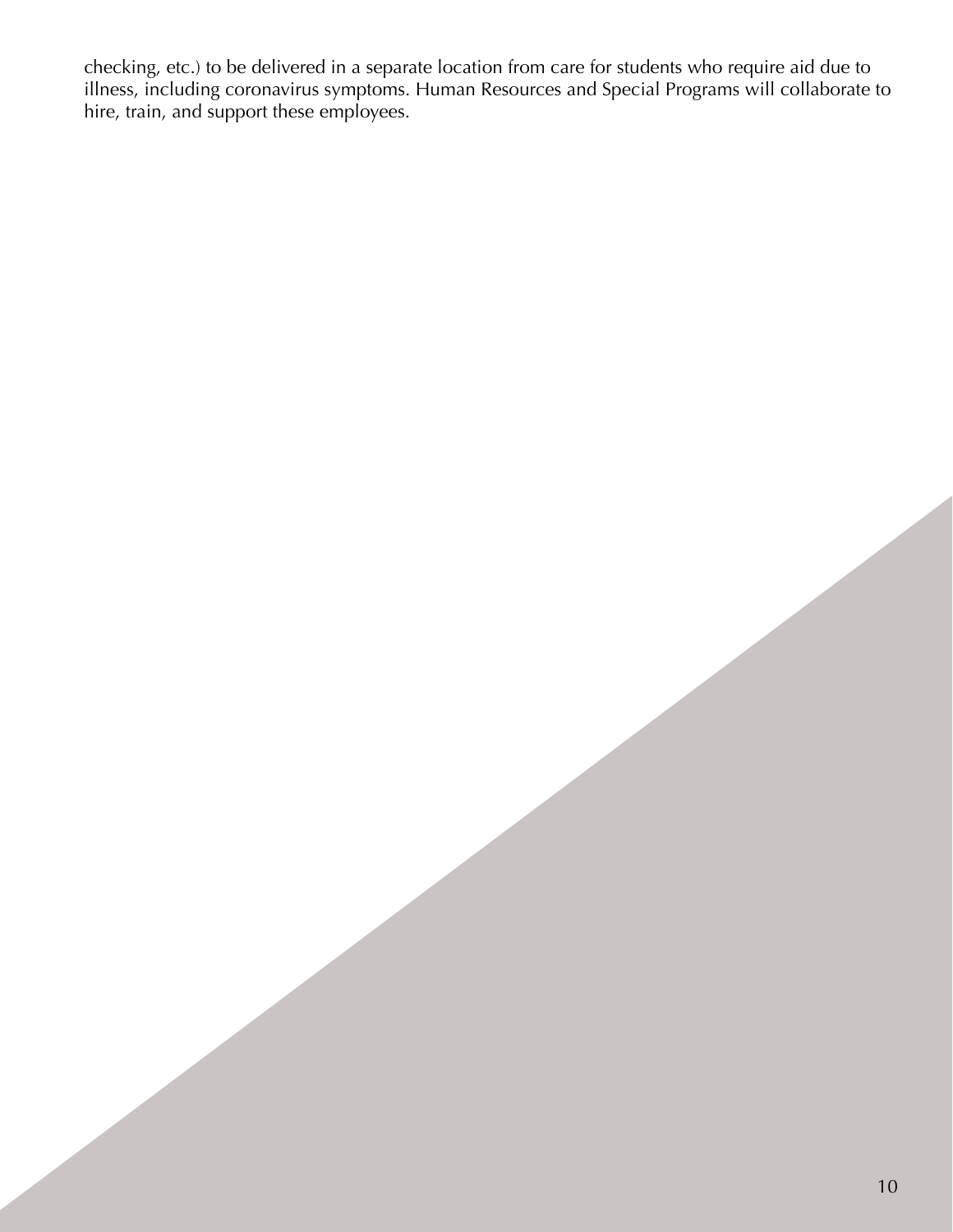# HUMAN RESOURCES

#### **Overview**

The Ankeny Schools workforce is large and varied, delivering direct and indirect service to critical components of education. As we implement our Return to Learn plan, we will prioritize the care and safety of our employees as they work together to meet the needs of the students we serve. Each model of educational delivery - required continuous learning, hybrid learning, and traditional on-site learning will pose challenges, and the human resources plan and implementation will follow the structures below.

### **Work Schedules and Daily Responsibilities**

Ankeny Schools will work to create an environment in which employees can balance their personal needs and the needs of delivering education to each of our students. The district's intent is to keep the central purpose and daily work of each position as closely aligned to that position's job description as possible, even if the location in which that work occurs may shift.

As is usual practice, schedules will be set at the building level within parameters established to comply with the negotiated agreements, law, and policy. This includes making sure that lunch and rest breaks are provided and that hourly employees have a space other than their work station at which they may take these breaks. Human Resources will continue to partner with building administrators to ensure that schedules are structured in a way that meets these parameters.

To help ensure work sites remain as sanitary as possible, employees are encouraged to minimize their travel to and from their work sites during the workday and are asked to practice the CDC guidelines for protecting themselves and others in and outside of the work site. Additionally, employees are encouraged to limit their time in school buildings outside of work hours. Whenever possible, they should aim to arrive on time - not overly early - for the start of their workday, and they should aim to leave the facility as soon as possible after their scheduled work activities have ended.

#### **Caring for Ill and Potentially Ill Employees, Students, and Others in the School Community**

To ensure employees can efficiently access consistent, reliable information about how to respond when they are concerned that they, their families, the employees they manage, and/or the students they teach may be at risk for coronavirus, the district will establish a network of site-based Health Response Teams. Each school will have a team comprised of an administrator, the school nurse, and a counselor or social worker. The district office will also have a team.

Employees will contact their designated Health Response Team members with time-sensitive questions or concerns related to the coronavirus, such as what to do if they are exhibiting coronavirus symptoms, if they have been exposed to someone with coronavirus and/or coronavirus symptoms, and/or if they become ill while at work. Response teams will also be responsible for ensuring critical information is shared with relevant employees. This could include providing updates on adjustments to procedures and policies as the situation on the ground evolves, confidentially notifying individuals who may have been exposed to an individual with coronavirus, and sharing updates from public health agencies. The Chief Officer of Human Resources and Legal Affairs and the Chief Officer of Operations will cochair the districtwide Health Response Team. Health Response Team members will follow a specific protocol for sharing information with district leadership when necessary.

To ensure Response Team members are prepared to carry out this role, each team member will be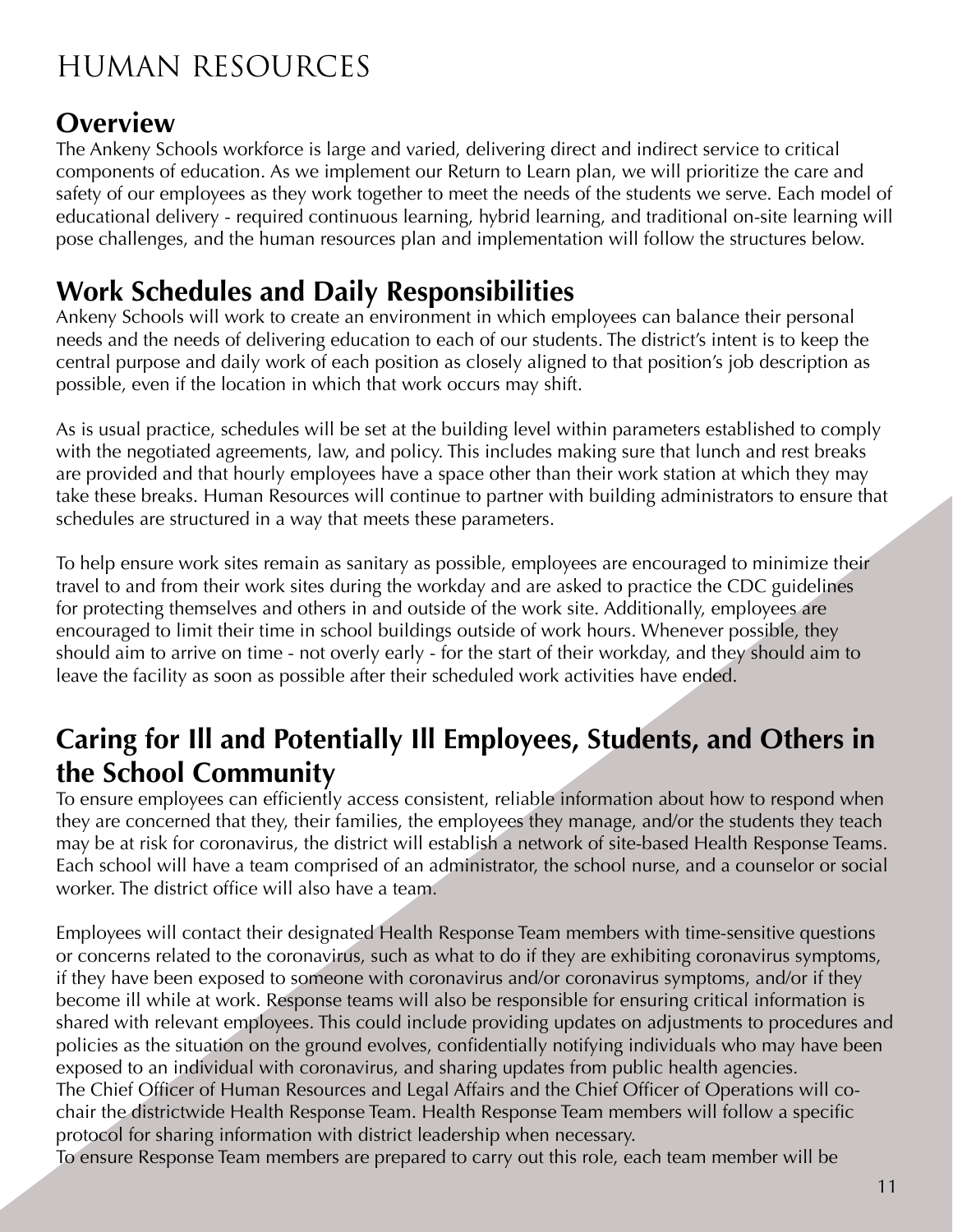<span id="page-12-0"></span>provided with comprehensive training and a toolkit of resources prior to the start of school. Additionally, Human Resources and Operations will meet on a regular basis with Response Teams throughout the year to provide updates, answer questions, and ensure accuracy and compliance in on-the-ground implementation.

#### **Employee Staffing and Leave**

The district is committed to ensuring the health and safety of everyone in the Ankeny Schools community and to making sure all students have access to a high-quality learning experience. The always-complex task of balancing these needs is more complicated - and more important than ever as we prepare to Return to Learn in 2020-21. Decisions about staffing and leave will be guided by the following principles:

- All legally required leaves and leaves available through the negotiated agreements will be available, communicated, and honored. Human Resources staff is available to support educators with questions regarding absences and leaves.
- As we finalize staffing plans for each of our learning modalities, we will do everything reasonably possible to honor employees' personal needs and work location (onsite or offsite) preferences. In models that allow for remote learning for some or all students, we will collaborate with the associations to develop a process for thoughtfully, fairly, and confidentially determining which employees may be best served by working remotely. [CDC guidance,](https://www.cdc.gov/coronavirus/2019-ncov/need-extra-precautions/index.html) including providing for the health and safety of those at higher risk and those who need extra precautions, will be prioritized in these staffing decisions. The detailed process and criteria for making work location determinations will be transparently communicated to employees.
- It is important that employees who need to self-isolate, quarantine, or seek medical advice for COVID-19 related symptoms can prioritize their health and the health of those around them. The Families First Coronavirus Response Act (FFCRA) provides employees up to two weeks of fully and/ or partially-paid sick leave if they need to stay home for [specific COVID-19 reasons](https://www.dol.gov/sites/dolgov/files/WHD/posters/FFCRA_Poster_WH1422_Non-Federal.pdf). The FFCRA is in effect through December 31, 2020. Human Resources has created a form in TalentEd to allow employees to apply for this leave in a secure, confidential way. Employees are encouraged to reach out to their Coronavirus Response Team and/or Human Resources with any questions.
- It is also important that employees are able to care for their children if they face specific coronavirusrelated childcare challenges. The FFCRA provides for expanded family and medical leave in [qualifying cases](https://www.dol.gov/sites/dolgov/files/WHD/posters/FFCRA_Poster_WH1422_Non-Federal.pdf). Again, the FFCRA is in effect through December 31, 2020. Employees are encouraged to complete the FFCRA form in TalentEd if they are interested in exploring this option. They may speak with their Coronavirus Response Team and/or Human Resources with any questions.
- Staff with underlying health conditions that may make returning to an in-person work environment more challenging are encouraged to speak with Human Resources about possible accommodations and/or additional forms of leave that may be available.

#### **Insurance**

The district is working closely with United Health Care, our health insurance provider, to ensure employees have access to up-to-date information about coronavirus-related health insurance coverage. A dedicated page on the employee intranet will provide quick links to health insurance information and critical updates will be shared via staff communications channels. Employees are encouraged to visit the [United Health Care website](https://www.myuhc.com/) to access an online symptom checker, to use an interactive tool to find a COVID-19 diagnostic testing location, and/or to contact a representative for more support.

To supplement these services, the district is exploring a partnership with a local healthcare system that would provide staff with expanded access to coronavirus testing.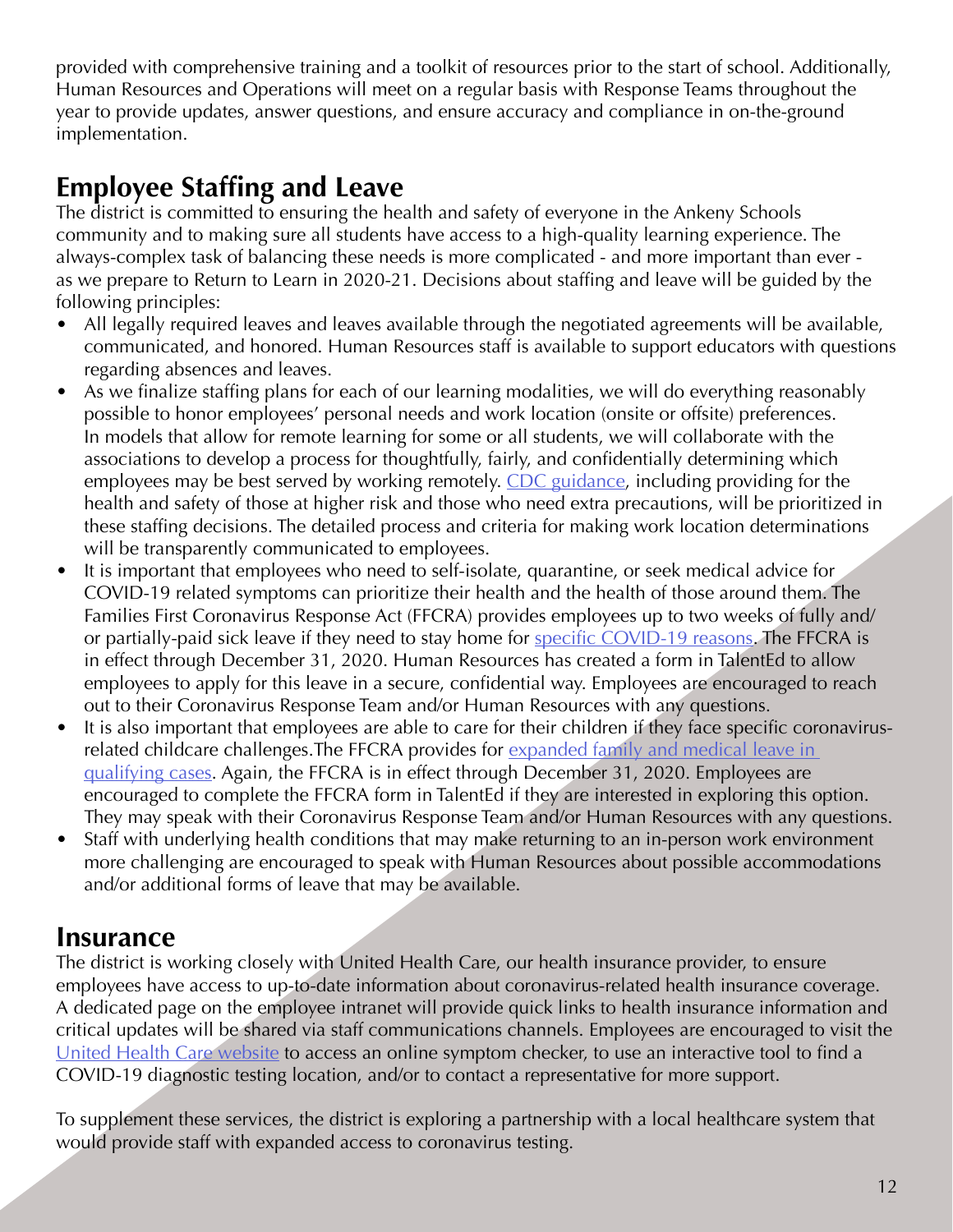### <span id="page-13-0"></span>**Substitutes**

To guard against learning disruptions that may be caused by staff leave and to limit the amount staff who may need to travel between buildings, we will adjust our approach to substitute staffing in several key ways:

**• Substitute Teachers**: Each building will be assigned a cohort of substitute teachers who will be available exclusively to that building except in extraordinary circumstances. This will include 2-5 "building subs," individuals with active Iowa teaching licenses who, for a slightly higher substitute pay rate, will report to the building each day and be prepared to teach any class that needs coverage. Each building's dedicated sub pool will also include individuals that the school may hire for long-term or daily substitute assignments. These individuals will also be available exclusively to the assigned school except in extraordinary circumstances. It is expected that the need for substitute teachers may fluctuate by learning modality; Human Resources will work with building administrators and substitute teachers to make adjustments, as needed, during the year.

To maximize the likelihood that substitute teachers are available to provide coverage, Human Resources will collaborate with Academic Services to determine what opportunities exist to reimagine offsite professional learning.

- **Substitute Nurses:** The district will work to hire up to eleven (11) substitute nurses to be strategically staffed across the district. Similar to "building subs," these individuals will report to their assigned schools each day. In addition to providing coverage for school nurses on breaks and/or during leave, these individuals will provide an additional layer of medical support on campus. They will partner with the school nurses at their assigned campuses to support the medical needs of the school community in a way that allows for care for students who require routine medical assistance (administration of medication, blood sugar checking, etc.) to be delivered in a separate location from care for students who require aid due to illness, including coronavirus symptoms. Human Resources and Special Programs will collaborate to hire, train, and support these employees.
- **Substitute Associates**: The need for substitute associates will likely vary depending on the learning modality in place. Human Resources will collaborate with the Director of Special Programs to determine when substitute special education associates are needed to meet the needs of individual students' IEPs and 504s. Typically, substitute associates will not be available to provide coverage for general education associates other than those associates who monitor study hall. Building administrators should contact Human Resources if extraordinary circumstances arise that may give rise to a need to deviate from this procedure.
- **Substitute Custodians:** Maintaining clean, hygienic facilities is paramount at all times, but especially as we Return to Learn. Therefore, the district will make sure sufficient custodial staff is available to all buildings every day. This may include providing substitute custodians, if needed.
- **Substitute Secretaries**: As a general rule, substitute coverage will not be provided for building secretaries. Building administrators are invited to contact Human Resources if extraordinary circumstances arise in which it is essential to provide coverage for an absent secretary.

## **Training and Professional Learning**

The district knows employees need information and training to carry out new and changing responsibilities. Human Resources will work with Operations, AST, and building-level Health Response Teams to ensure relevant staff have access to the training they need to successfully and safely complete their work. This training began with the requirement that all employees working in district facilities this summer complete a coronavirus prevention course in SafeSchools. As we Return to Learn, all staff who have not yet completed this course will be required to do so. 13 April 2014 13 April 2014 13 April 2014 13 Apr<br>13 April 2014 13 April 2014 13 April 2015 13 April 2014 13 April 2015 13 April 2014 13 April 2016 13 April 201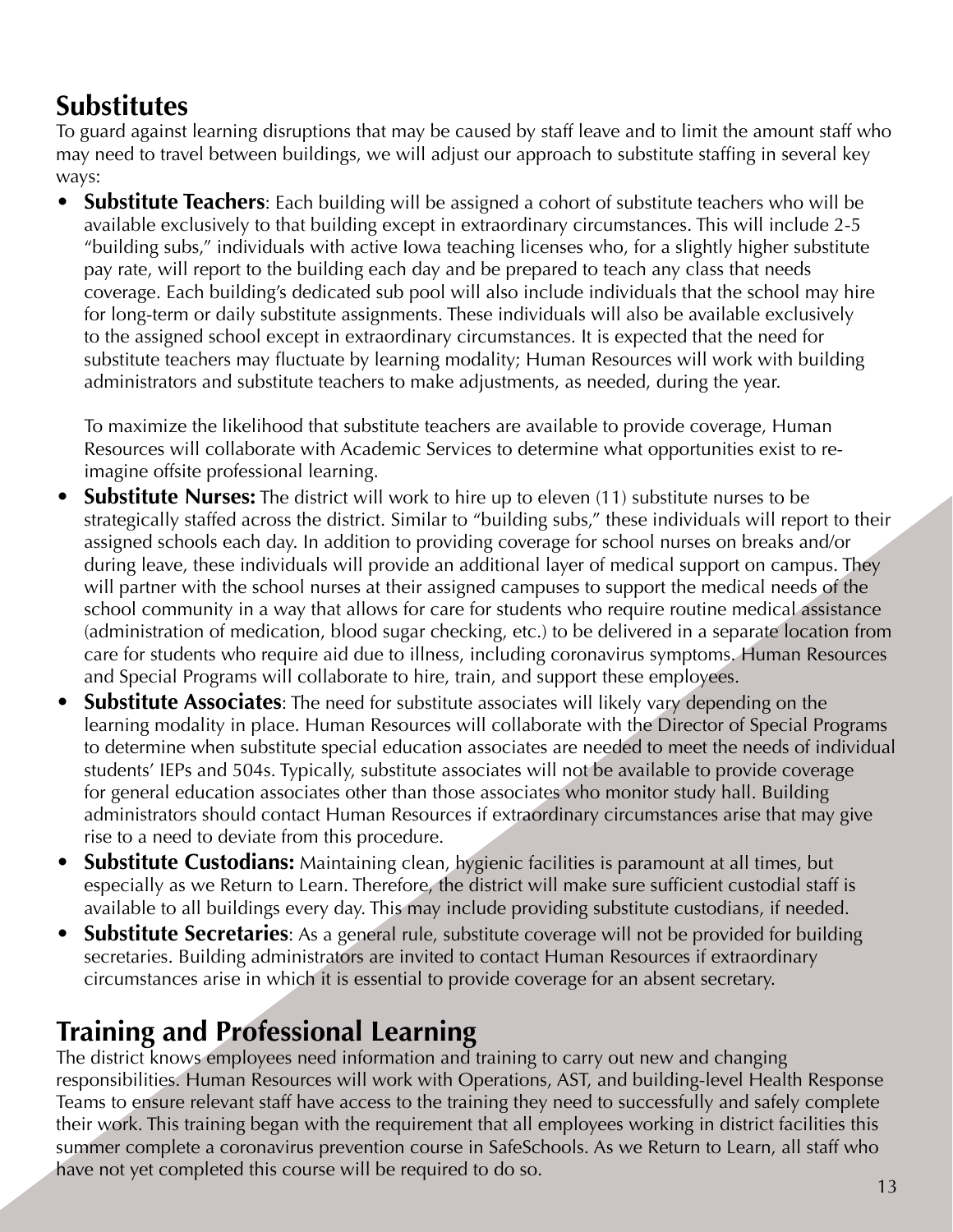<span id="page-14-0"></span>Additional training may be required for some or all employees based on guidance from the Department of Education and/or public health agencies, responses to the district-wide staff survey, and input from the Employee Experience Working Group. Information about these requirements will be shared via regular staff communications channels and building-level Health Response Teams.

### **Evaluations**

All district employees are professionals and actively accept the accountability to their assigned work and to the education of students and support of student learning. The district will await information from the Iowa Department of Education regarding any adjustments to evaluation requirements during the 2020- 21 school year. Human Resources and Academic Services will partner to ensure employees have access to current information.

# **Mental Health**

The district is committed to supporting the mental health and wellness of employees at all times and especially during this unusual period. As part of this effort, the district is working to expand its partnership with [Employee and Family Resources \(EFR\)](https://www.efr.org/) for the 2020-21 school year. The district's intent is to double the number of free counseling sessions (from three to six sessions per incident per year) all full- and part-time employees are eligible to receive through EFR. This expanded support will be coupled with increased on-site/virtual counseling available to students.

### **Attire**

Handbook language on appropriate employee attire will remain firmly in effect regardless of the learning modality. However, the days on which employees may wear jeans, if they are not normally permitted to do so, may shift depending on the model in place. As a general rule, school building employees who are not normally permitted to wear jeans may wear work-appropriate jeans on Mondays and Fridays when the Required Continuous Learning or Traditional On-Site Instruction modality is in place; they may wear work-appropriate jeans on days without students when the Hybrid modality is in place. Employees are reminded that their attire will be visible when they are on camera in a remote learning environment and that they are expected to appear professional and appropriate at all times while at work.

Employees are expected to adhere to the district's requirements for health and safety measures, including the wearing of face coverings. Employees should see this plan's guidance on health and safety measures for more information and contact Human Resources if they are unable to meet these requirements for medical and/or religious reasons.

## **Staff Reductions**

The district's goal is to avoid any reductions in staff. However, if it becomes necessary to consider changes to the staffing plan, the district will follow law, policy, the handbook, and language in agreements with employees.

### **Staff Safety, Reporting, and Problem Solving**

The district is dedicated to protecting the safety of staff, and will respond to any requests or concerns made by staff regarding work conditions and safety. Requests to address issues of work conditions and safety should be made to direct supervisors then to building-level Health Response Teams. However, reports may be made anonymously to Human Resources with no concern for repercussions. Additional information about how to complete these reports will be made available in August.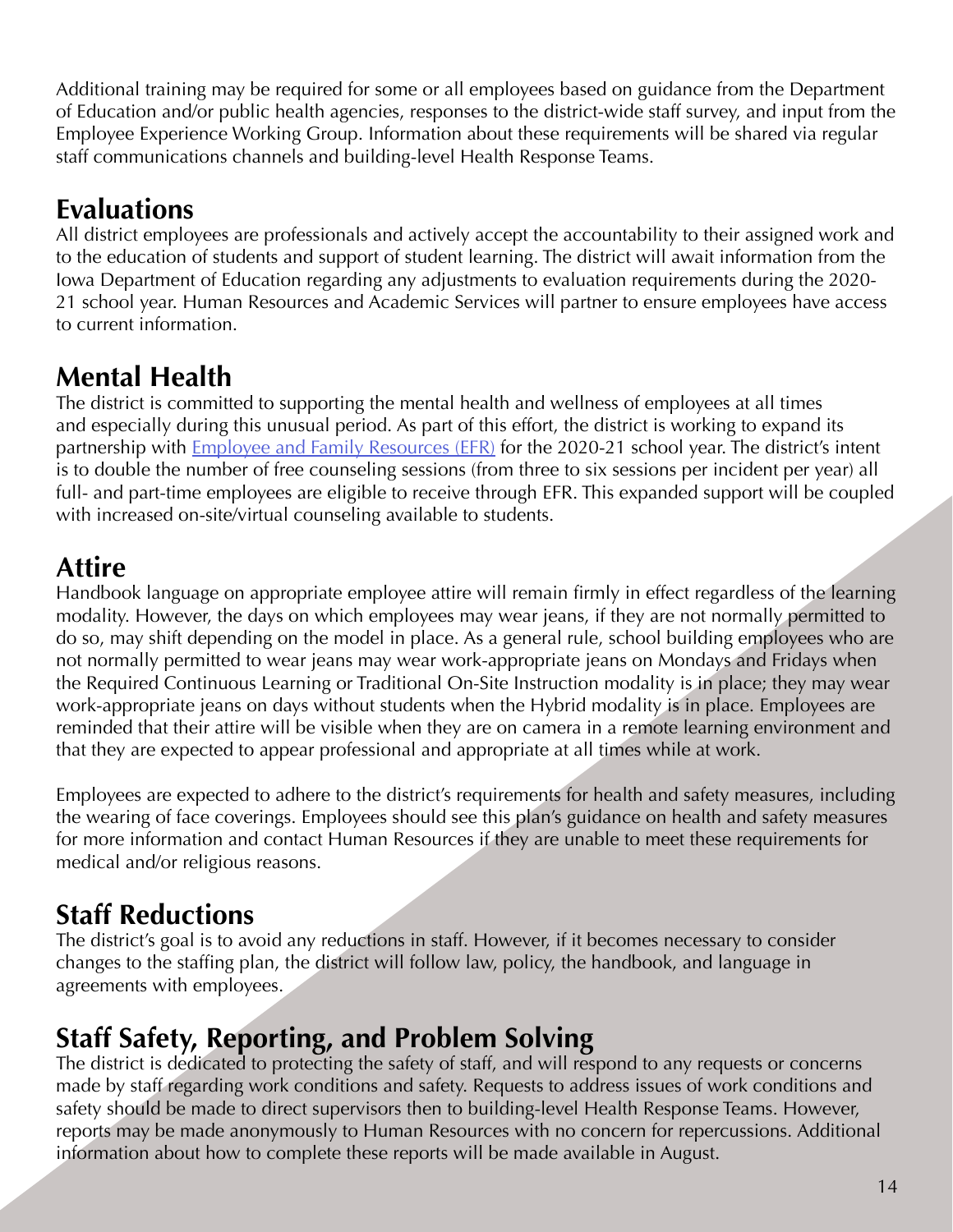# <span id="page-15-0"></span>COMMUNICATIONS

# **Overview**

Clear, accurate, quality communication with the public is one of the primary goals of the Ankeny Community School District Communications Department. We work to ensure the community knows about the important issues and work of their school district. Our department is responsible for all media requests, internal and external communications, maintaining district websites, managing social media, district primary publications, and overseeing the use of ACSD logos and brand material. Regardless of learning model, we relay critical and necessary information for all audiences, support crisis situations, fortify the district's brand, respond to the media, and direct many other "business as usual" communications strategies. Our primary goals for the Return to Learn work include:

- 1. Internal Communication: Providing clear and concise information to staff through effective communications tactics while also working to build morale.
- 2. External Communication- Parents: Create an environment through strategic communications and public relations to enhance parent engagement and awareness of key information.
- 3. External Communication- Community: Advancing Ankeny Schools' brand in the community through our commitment to providing accurate, quality, and strategic communications support.

#### **Internal Communications**

The communication department provides crisis and regular updates to our Ankeny Schools team via multiple channels including an internal staff intranet on the website, email newsletters, and face-to-face or virtual meetings.

- Employee Newsletters- Return to Learn staff newsletter, Take Five, Principal Matters, individual building staff newsletters
- Staff Intranet (website)- Internal employee website built and managed by the communication department for all internal departments and operations.
- To be developed: Return to Learn dedicated section on the staff intranet to provide district plans, educator and school guidance, and access to district office-delivered support and services driven by the needs of the different learning models

### **External Communications- Parents**

External communication will be situationally responsive. Major announcements and day-to-day messaging for the community will include emails, newsletters, text messaging, websites, media engagement, social media, and video.

Highlights of key communications tools to support the Return to Learn plan:

- External Website  $\underline{A}$  new public-facing website is available to convey the Return to Learn plans, implementation, and supports for families and students.
- "Return to Learn e-newsletter" A regularly scheduled e-newsletter which provides critical updates and information for all stakeholders. Specific information for each learning mode will be highlighted as needed.
- Email & Text The district office and all schools provide important updates and crisis alerts in multiple languages utilizing the Blackboard Connect broadcast platform. With the potential for fluctuating schedules and plans in the hybrid model, these immediate contact tools become increasingly important.
- Crisis Communications The health and safety of Ankeny Schools students and staff, whether in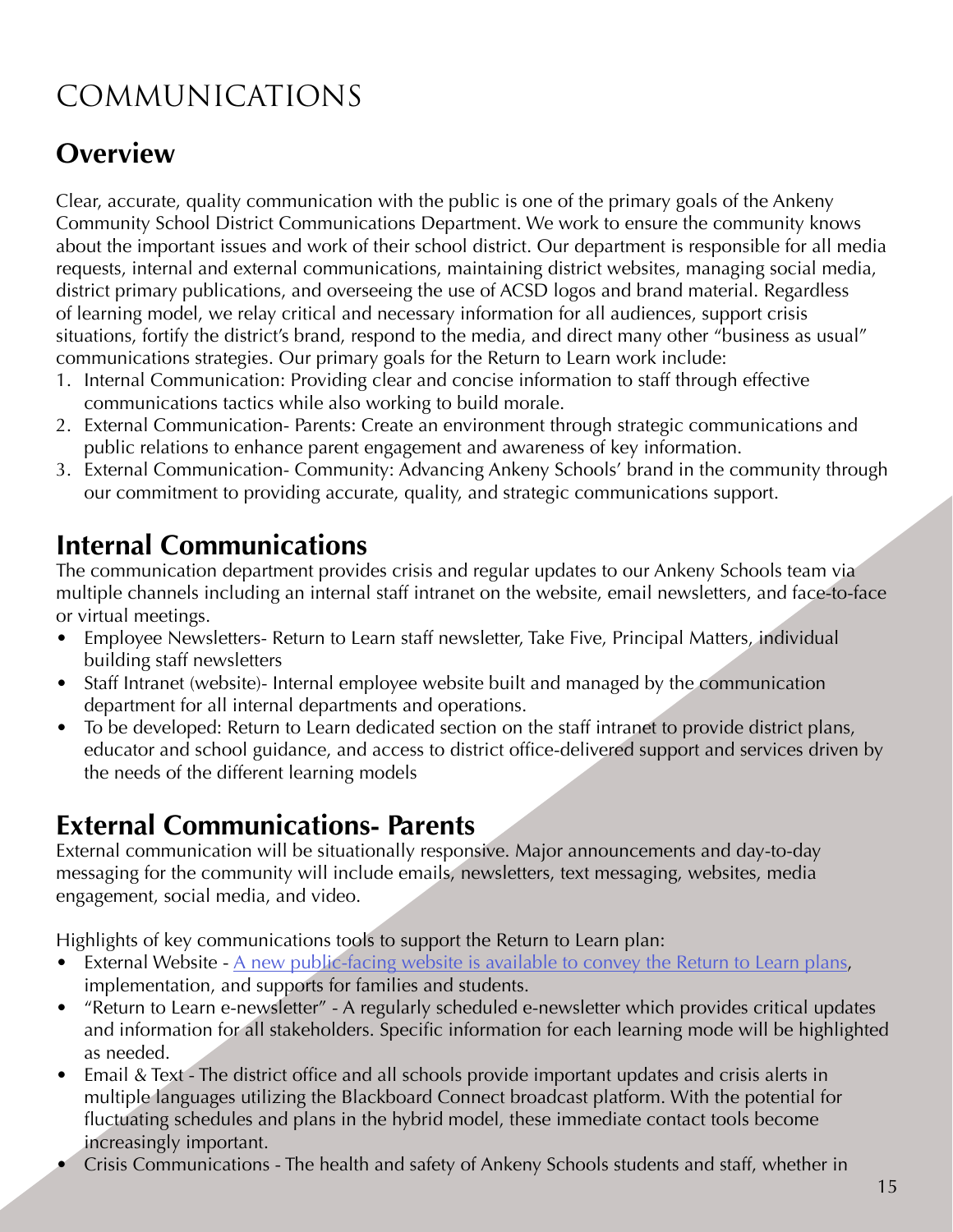<span id="page-16-0"></span>an in-person, hybrid, or distance learning environment, is our top priority. Crisis communications encompasses community messaging and school support related to incidents and issues such as lockouts, lockdowns, threats, etc. For all learning models, schools will be the primary resource for determining and delivering building level emergency messaging under the direction of the communications department. Returning to in-person learning during the ongoing pandemic creates the potential for fluctuations in school status (open-closed) in response to virus outbreaks.

## **External Communications- Community**

The district must continue to develop and nurture partnerships and relationships with community organizations, interest groups, and initiatives that align with and support Ankeny Schools' mission and strategic needs. The Communication Department provides leadership, coordination, and information dissemination for outreach and engagement initiatives conducted by, or in cooperation with, other district departments.

- Media Response Reactive and proactive activity with local and national media to provide timely and accurate responses to media inquiries. Produce and promote Ankeny Schools' stories about schools, student achievement, and district activities. Our objective is to position the district as a leader in education and expert resource.
- Social Media Maximize the use of our three district social media channels (Twitter, Facebook, and Instagram) to provide content to external audiences, which is a key tool to engage students and staff to share learning experiences with a wider audience.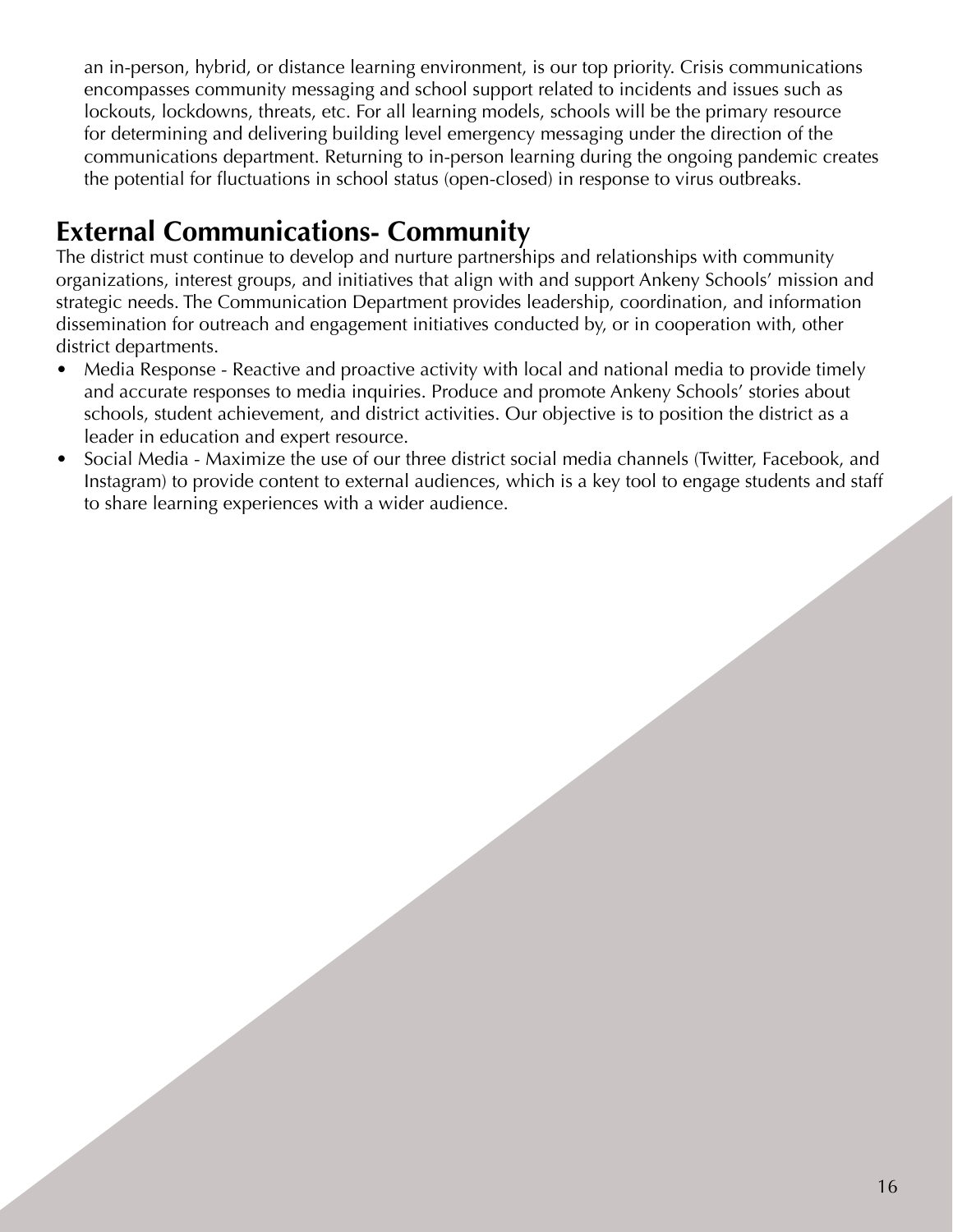# <span id="page-17-0"></span>**OPERATIONS**

### **Overview**

The Ankeny Community School District is committed to the safety of all students, staff, and visitors at our facilities and at our events. As district facilities open after the COVID-19-related slowdown, the district will need to consider a variety of measures for keeping people safe. These considerations include practices for scaling up operations, safety actions (e.g., cleaning and disinfecting, social distancing), monitoring possible reemergence of illness, and maintaining health operations. The district will follow local, state, and federal health guidelines, as well as guidance from the Iowa Department of Education.

# **Athletics / Activities**

Ankeny Community Schools will continue to promote and support student participation in athletic and activity programs (to the extent permitted by state and local authorities) in the fall. The Activities Directors will work with coaches to develop plans prior to any practices or camps, including camps sponsored by the booster club.

- All camps and practices will require a detailed plan describing specific steps that align the activity with the health and safety requirements in this document
- Plans must be approved by the Activities Directors and District Administration prior to the start of camps or practices

### **Before and After School Program**

B/ASP will be provided to our families in the Return to Learn plan. Social distancing and safety protocols will be in place in order to provide a safe experience for students and employees. The protocols are aligned with current guidance from the Centers for Disease Control, the Iowa Department of Public Health, the Iowa Department of Human Services, and the Iowa Department of Education.

Onsite programming will follow regular program hours for students in the traditional model. Registered students will attend according to their contract hours. In a hybrid model, regular program hours will also be provided before and after school on the days the student attends school on-site. In a continuous learning model, program hours will be dependent upon guidelines set forth at that time. In all three models, enrollment will be determined upon space and staffing availability.

# **Business Services**

The Business Services Department will ensure necessary resources are available to support educational learning by providing the following services:

- Employee Payroll
- Purchasing
- Accounts Payable
- Accounts Receivable
- Fixed Assets and Inventory
- Budgeting
- Cash Management

We will adhere to the guidance of the Federal Emergency Management Agency, Iowa Homeland Security, Iowa Department of Education, and State Auditor's office in application, receipt, and expenditure of potential funding opportunities received in response to the COVID-19 pandemic.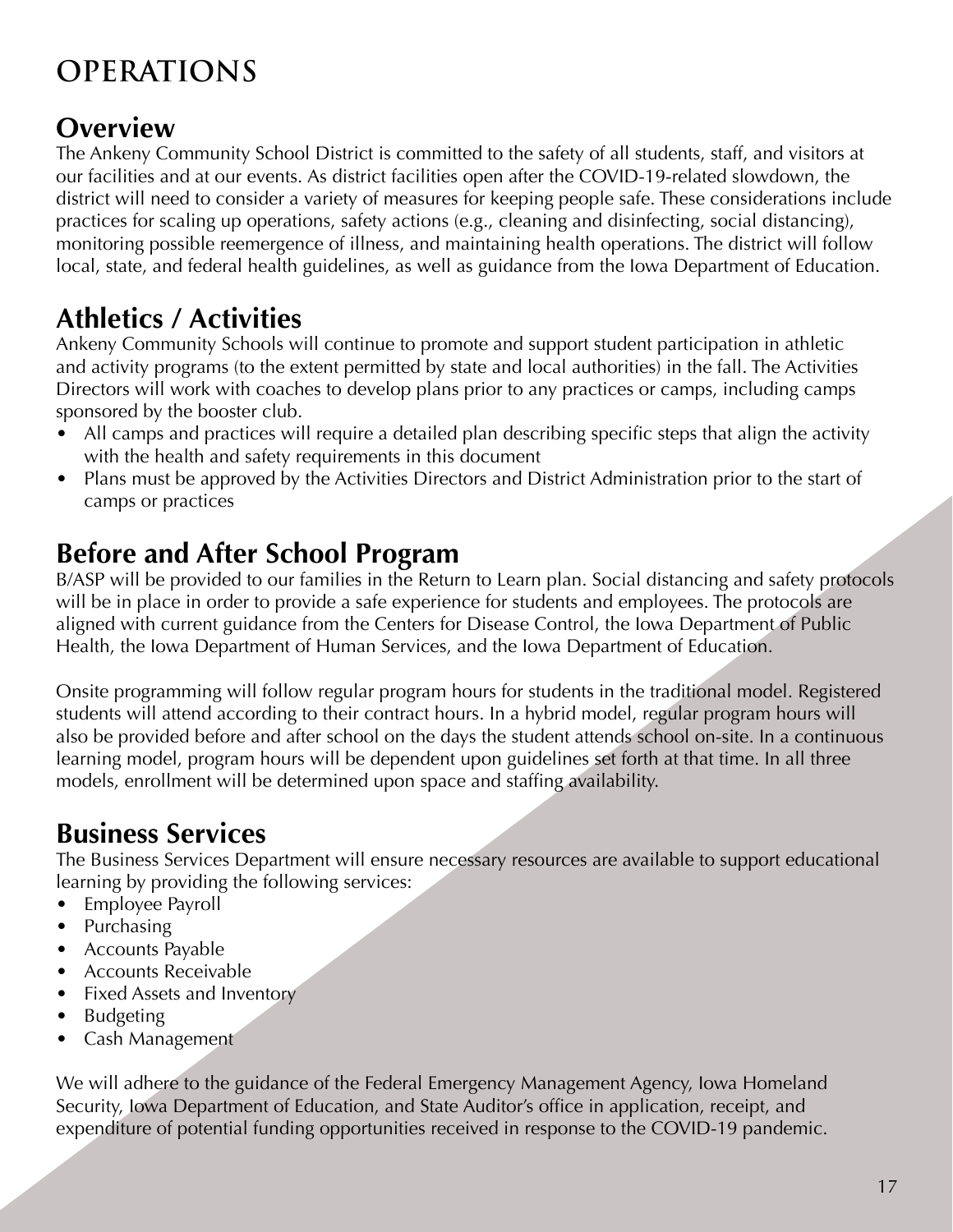<span id="page-18-0"></span>The Business Services Department is committed to keeping our students, staff, and community safe while we continue to respond to the COVID-19 pandemic. In order to respect current social distancing requirements and to protect the health and safety of our staff and community, the procedures below outline how we will accept payment for fees and meal payments:

- 1. Online payment with credit/debit card (preferred)
- 2. In person credit/debit card payments this option will require all individuals entering a district building to wear a mask.
	- School building: An appointment must be made by calling that building's main office. Please know office hours may be limited.
	- District office building: An appointment must be made by calling 515-965-9600. Please know office hours may be limited.
	- Credit/debit card numbers CANNOT be taken over the phone.

#### 3. Check

- Mail check to 306 SW School Street, PO Box 189, Ankeny 50021-0189
- No checks will be accepted at any school building or the district office

#### 4. Cash

• No cash will be accepted at any school building or the district office

#### **Maintenance and Facilities Management**

The Maintenance and Facilities Department will provide necessary student accomodations, both internal and external, to support educational learning. The Operations Department will maintain all its working divisions:

- Construction Management
- Interior and Exterior sites
- Custodial

Regardless of the learning modality, maintenance will provide the following:

- Ongoing site repair, remodel, renovation, and reconstruction projects will continue.
- Facility cleaning and disinfecting following use will be completed and monitored.
- Work schedules modified depending on building and site use.
- Evaluate ventilation systems to maximize filtration and circulation of outdoor air.

#### **Nutrition Services**

Ankeny Community Schools will continue to provide meal service to students to the extent possible given on-site and remote learning environments. Therefore, the meal service program may be a combination of in-school serving and a "grab & go" program similar to the one implemented in the spring of 2020.

- Remote and on-site attendance dictates the serving model(s) used
- Health and safety standard protocols by staff and serving support
- Continued compliance with Federal requirements for meals served
- Cleaning and disinfecting of facilities aligned with CDC cleaning/disinfecting School Guidance

### **School Safety**

The district will continue to provide ongoing daily coverage of all sites to ensure safe environments for students, staff, and our community. This includes:

- Emergency management
- Threat assessment
- Campus security 18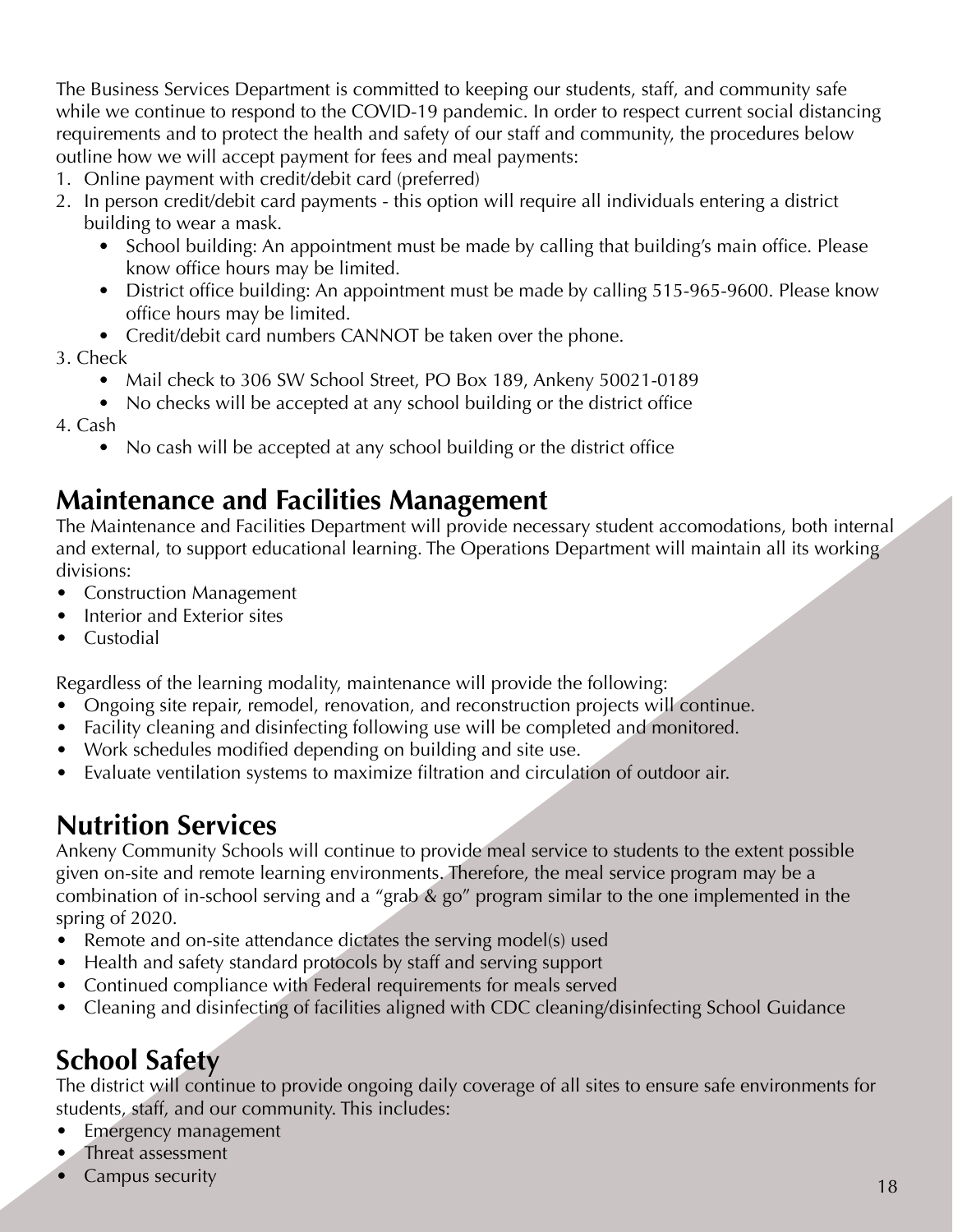<span id="page-19-0"></span>• Partnering with all local law enforcement agencies

# **Technology**

The ACSD Technology Department will prioritize:

- Ensuring all students and staff have access to a working device;
- Collaborating with various departments, community partners, businesses, and others, as needed, in problem-solving efforts to ensure all students and staff have reliable internet access to complete their work remotely;
- Supporting ACSD students and their families, and our staff as they utilize our core digital learning tools and existing system applications;
- Modifying existing tools and applications to meet the needs of remote and hybrid environments;
- Optimizing efficiencies and minimizing changes that will impact our existing tools and applications to provide stability across our system for all end users;
- Introducing new tools and applications in a way that continues to offer flexibility, but also moves toward a model of standardization to provide more robust support for an overall portfolio of systems that are secure, stable, and effective.

# **Transportation**

The district partners with Durham School Services to support students by providing safe and timely transportation services for eligible riders attending on-site programs regardless of the modality for learning. The district continues to serve special education and out-of-district student needs.

- Families are encouraged to provide transportation to and from school if feasible.
- Due to social distancing requirements, Pay-to-Ride will not be initially offered.
- Capacities of the transportation service will follow public health guidelines:
	- Number of students permitted to ride at any time.
	- Cleaning and disinfecting protocols following student pick up and drop offs.
- Scheduling of bus routes will be dependent on ridership and capacities.
- Routes will be designed to keep families together. For example, if the hybrid mode is required, a family with an elementary student, a middle school student, and a high school student will have all students attend school on the same day(s).
- Routes will be designed to minimize the changing of bus stops or pick up/drop off times if the modality of learning changes.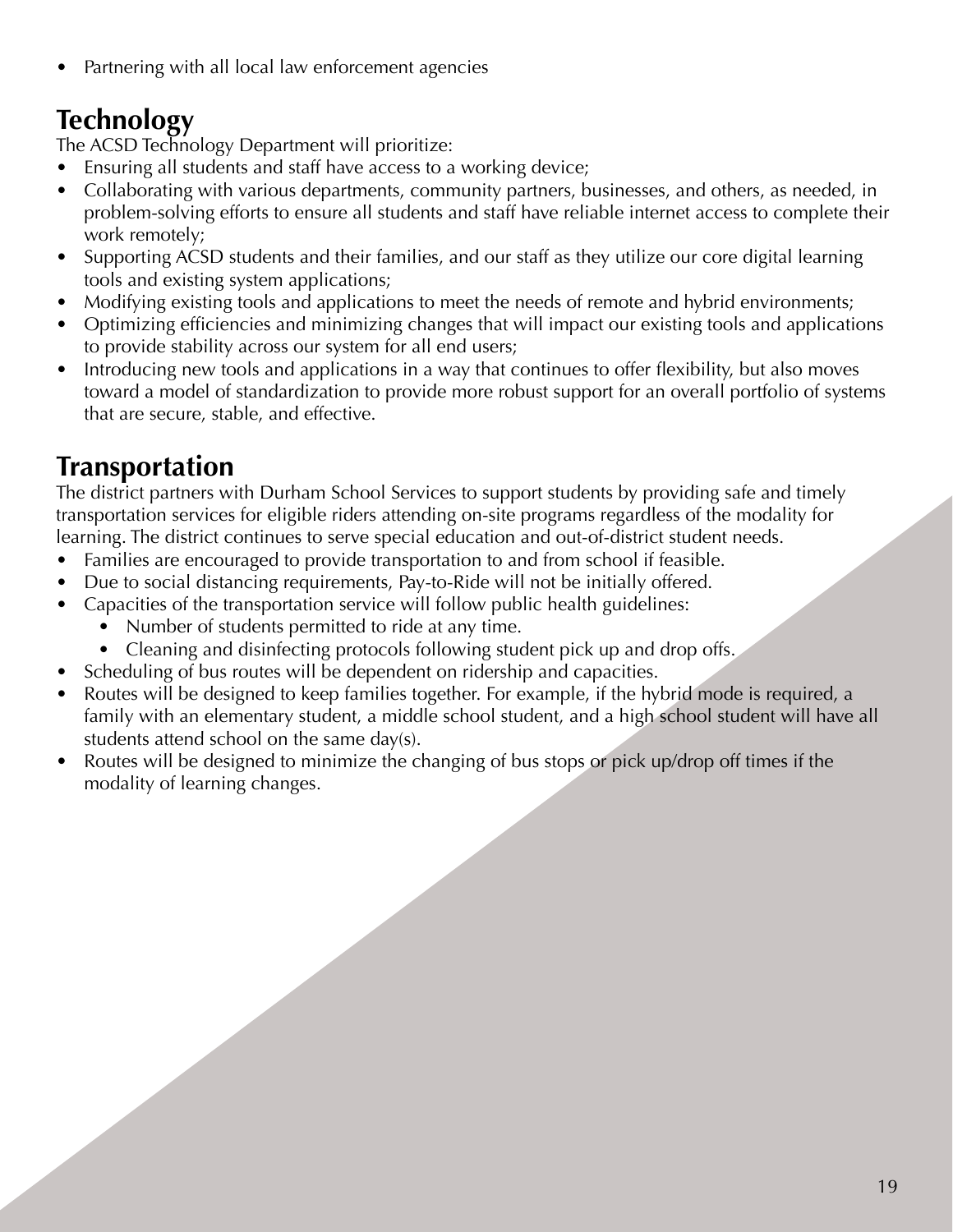<span id="page-20-0"></span>

| <b>District Leadership Teams</b>          |                                                                                                                                                                                                                                                                                                                                                                                                                                                                                                                                        |  |
|-------------------------------------------|----------------------------------------------------------------------------------------------------------------------------------------------------------------------------------------------------------------------------------------------------------------------------------------------------------------------------------------------------------------------------------------------------------------------------------------------------------------------------------------------------------------------------------------|--|
| <b>District Steering Team</b>             | Team Lead(s): Jen Lindaman & Darin Haack                                                                                                                                                                                                                                                                                                                                                                                                                                                                                               |  |
|                                           | Team Members: Darin Haack, Jen Lindaman,<br>Jennifer Jamison, Jessica Dirks, Samantha Aukes,<br>Carol Eddy, Amy Dittmar, Jill Urich, Nancy<br>Lehman, Jenn Riedemann, Catherine Parmerlee,<br>Tim Simpkins, Brad Johnson, Scott Litchfield,<br>Dallon Christensen, Jodie Graham, Ken Morris,<br>Lori Lovstad, Jay Hudecek, Cindy Presler, Brooke<br>McHose, Teresa Stoelk                                                                                                                                                              |  |
| <b>Executive Cabinet Team</b>             | Team Lead(s): Jen Lindaman & Darin Haack                                                                                                                                                                                                                                                                                                                                                                                                                                                                                               |  |
|                                           | Team Members: Darin Haack, Jen Lindaman,<br>Jennifer Jamison, Jessica Dirks, Samantha Aukes                                                                                                                                                                                                                                                                                                                                                                                                                                            |  |
| Elementary District Leadership Team (DLT) | Team Lead(s): Amy Dittmar & Tara Owen                                                                                                                                                                                                                                                                                                                                                                                                                                                                                                  |  |
|                                           | Team Members: Amy Miller, Morgan Carswell,<br>Chris Mathews, Kristen Recher, Amber Mortenson,<br>Lindsey Petersen, Mia Nelson, Brittany Ihle, Licia<br>Pettit, Andrea Valdez, Donita Geetings, Rachel<br>Ausenhus, Kaylee Cory, Kim Haack, Whitney<br>Longtin, Kayla Feld, Victoria Nicholas, Lori Reha,<br>Megan Dunlap, Tera Severseike, Joel Martin, Mark<br>Moss, Andrew Burg, Al Neppl, Tom Muhlenbruck,<br>Crystal Thomas, Ben Muller, Kate Cisney, Matt<br>Dunsbergen, Erin Adair, Kim Sidwell Frame, Laura<br>Ryan, Molly Buck |  |
| Secondary District Leadership Team (DLT)  | Team Lead(s): Bev Kuehn                                                                                                                                                                                                                                                                                                                                                                                                                                                                                                                |  |
|                                           | Team Members: Andrea Warner, Kristi Deaver,<br>Drew Cumings-Peterson, Stephanie Jones,<br>Steffanie Elkin, Kristin Chipps, Carol Yager,<br>Heather Telleen, Aaron Puffer, Jason Rottinghaus,<br>Amanda Neitzel, Sarah Gubbels, Alicia Mateer<br>(Lish), Nancy Bakke, Lisa Cook-Piccolo, Deborah<br>Cote-Glander, Pete Apple, Dan Meyer, Jim<br>Wichman, Jeff Schumacher, Joel Poppen, Jeremy<br>Lapka, Jason Dagel, Nick Covington, Don Young,<br>Alissa Jones, Julie Blevins                                                          |  |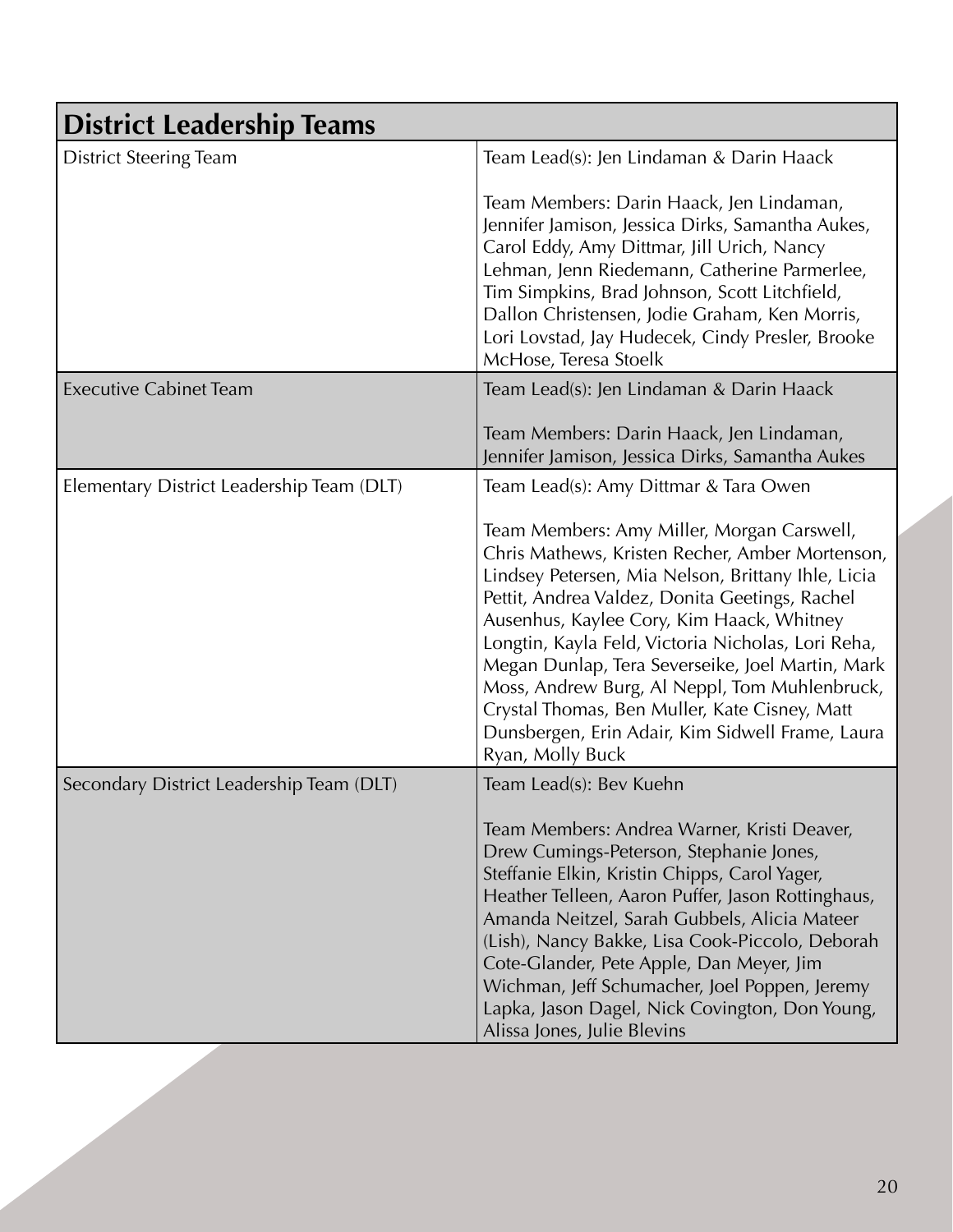<span id="page-21-0"></span>

| Infrastructure                            | Team Lead(s): Darin Haack & Ben Huebsch                                                                                                                                                                                                                                                                                                                                                                                                                       |
|-------------------------------------------|---------------------------------------------------------------------------------------------------------------------------------------------------------------------------------------------------------------------------------------------------------------------------------------------------------------------------------------------------------------------------------------------------------------------------------------------------------------|
|                                           | Team Members: Tim Simpkins, Brian Sharp, John<br>Patterson, Brad Johnson, Jeff Johnson, Mandy<br>Snyder, Jodie Graham, Krystal Stanford, Nicole<br>Ritland, Sue Smith, Heidi Zwick, Scott Litchfield,<br>Jessie Dirks                                                                                                                                                                                                                                         |
| <b>Student Access - Disabilities Team</b> | Team Lead(s): Nancy Lehman & Nikki Heideman                                                                                                                                                                                                                                                                                                                                                                                                                   |
|                                           | Team Members: Ashley Seiffert, Taya Donovan,<br>Barbara Rohn, Jane Phillips, Heather Lynam,<br>Chelsea Rutter, Brooke Tatz, Sarah Saladino, Niki<br>Day, Mollie Kenne, Chrystal Opperman, Kelli<br>Theilen, Nicki Meyer, Stacia Hawkins, Tania<br>Fried, Tara Meyers, Chelsey Gooding, Logan<br>Little, Tess Johnson, Cortney Hyland, Sara Fender,<br>Kari Conley, Jenna Pressley, Amy Kolln, Rachelle<br>Spencer, Nicole Wee, Audrey Bell, Danette<br>Rieper |
| Student Access - Special Programs Team    | Team Lead(s): Carol Eddy, Jill Urich, & Kelsie<br>Goodman                                                                                                                                                                                                                                                                                                                                                                                                     |
|                                           | Team Members: Kristina Moller, Caleb Hales,<br>Laurel Quinn, Melissa Iliobachie, Josh Lundahl,<br>Katie Lacey, Angie Hood, Tiffany Romig, Jennifer<br>Janes, Mallory Zielinski, Jason Steinkamp,<br>Arin Renaud, Ashley Tatum, Amy Akers, Erryn<br>O'Conner, Tammi McClain, Brandon Hargens,<br>Angela Luttenegger, Emily James                                                                                                                               |
| Parent & Family Committee                 | Team Lead(s): Jessica Dirks & Samantha Aukes                                                                                                                                                                                                                                                                                                                                                                                                                  |
|                                           | Tara Abbitt, Zakee Al-Hameed, Katy Anderson,<br>Sarah Barthole, Saundra Bickford, Deshara<br>Bohana, Lorena Camero, Betsy Cibula, Amy<br>Gage, Jill George, Julie Gledhill, Karly Good,<br>Angela Hall, Valerie Jansen, Laura Luetje, Amanda<br>Kinna, Amy Kort, Brooke McHose, Michelle<br>Messerschmidt, Luka Pelz, Emily Peterson, Angie<br>Reeves, Brandon Repp, Ashley Sanders, Jen Sill,<br>Jeanne Skinner-Thebo, Marti Skow, Marnae Wright             |
| Employee Experience Committee             | Team Lead(s): Jessica Dirks                                                                                                                                                                                                                                                                                                                                                                                                                                   |
|                                           | Team Members: Dallon Christensen, Jim Cowger,<br>Jason Dagel, Lisa Daniels, Amy Dittmar, Cindy<br>Dykstra, Misty Eiteman, Renata Eustice, Hannah<br>Leidal, Paul Mahoney, Sarah Murphy, Heidi Olson,<br>Sandy Opstvedt, Jesse Proehl, Cindy Presler, Candi<br>Scheurman, Tera Severseike, Michelle Siefkas,<br>Roni Stout, Sue Tarasi                                                                                                                         |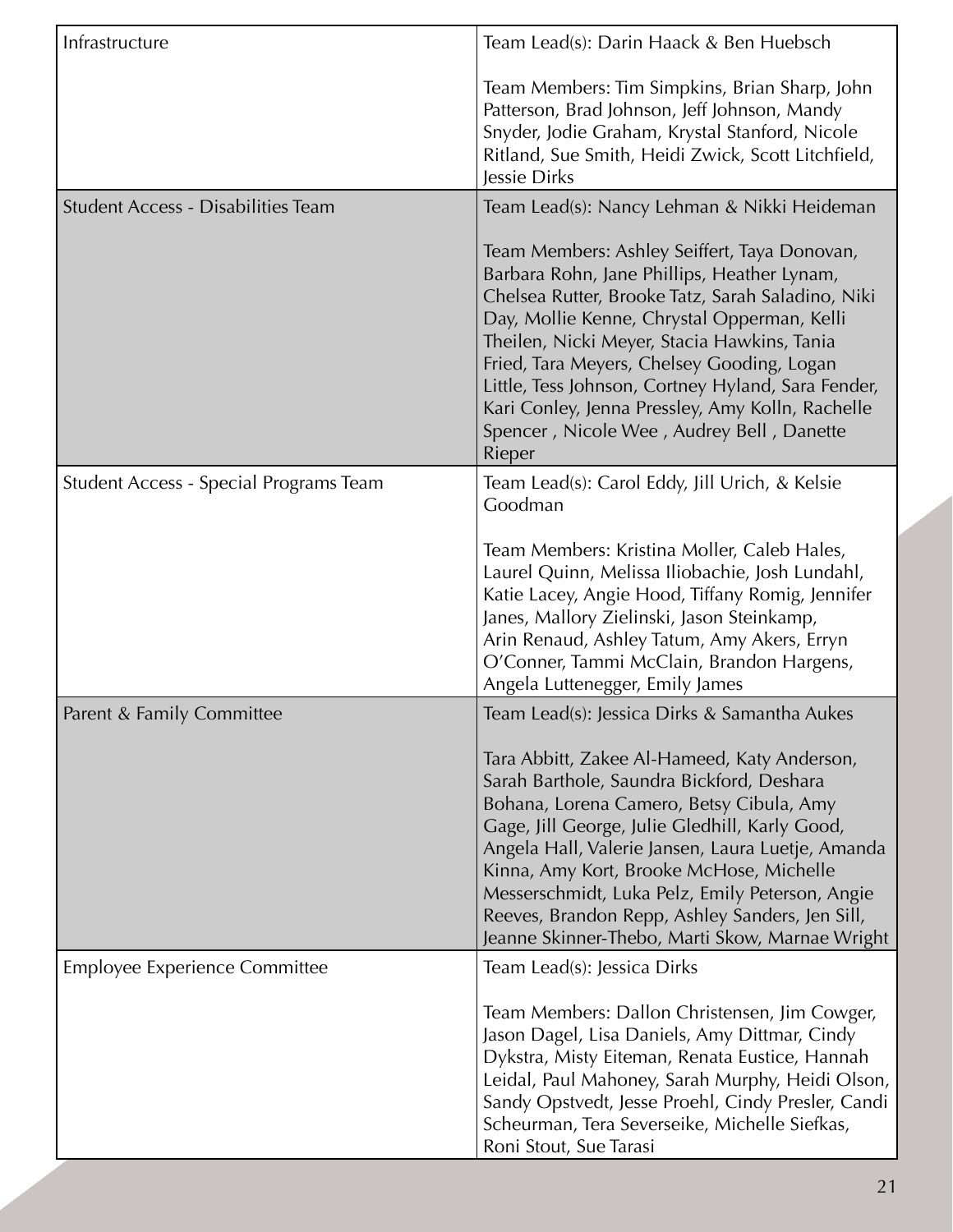### <span id="page-22-0"></span>**Addedum A: Current Guidance on Masks**

#### **Polk County Health Department**

CDC recommends wearing cloth face coverings in public settings where other social distancing measures are difficult to maintain (e.g., grocery stores and pharmacies), especially in areas of significant community-based transmission.

CDC also advises the use of simple cloth face coverings to slow the spread of the virus and help people who may have the virus and do not know it from transmitting it to others. Cloth face coverings fashioned from household items or made at home from common materials at low cost can be used as an additional, voluntary public health measure.

Cloth face coverings should not be placed on young children under age 2, anyone who has trouble breathing, or is unconscious, incapacitated or otherwise unable to remove the mask without assistance.

The cloth face coverings recommended are not surgical masks or N-95 respirators. Those are critical supplies that must continue to be reserved for healthcare workers and other medical first responders, as recommended by current CDC guidance.

#### **Iowa Department Public Health**

"We're asking all Iowans to continue following public health measures such as washing your hands frequently, avoiding close contact with others and wearing a face covering when social distancing isn't possible. These tried and true measures really work, and we need you to do your part to protect yourself and those you love from getting sick over this special holiday weekend," said Dr. Caitlin Pedati, IDPH medical director and state epidemiologist.

#### **Centers for Disease Control (CDC)**

<https://www.cdc.gov/coronavirus/2019-ncov/prevent-getting-sick/cloth-face-cover-guidance.html> Everyone should cover your mouth and nose with a cloth face cover when around others

- You could spread COVID-19 to others even if you do not feel sick.
- The cloth face cover is meant to protect other people in case you are infected.
- Everyone should wear a cloth face cover in public settings and when around people who don't live in your household, especially when other social distancing measures are difficult to maintain.
	- Cloth face coverings should not be placed on young children under age 2, anyone who has trouble breathing, or is unconscious, incapacitated or otherwise unable to remove the mask without assistance.
- Do NOT use a facemask meant for a healthcare worker. Currently, surgical masks and N95 respirators are critical supplies that should be reserved for healthcare workers and other first responders.
- Continue to keep about 6 feet between yourself and others. The cloth face cover is not a substitute for social distancing.

#### **American Association of Pediatrics**

Cloth face coverings protect others if the wearer is infected with SARS CoV-2 and is not aware. Cloth masks may offer some level of protection for the wearer. Evidence continues to mount on the importance of universal face coverings in interrupting the spread of SARS-CoV-2. Although ideal, universal face covering use is not always possible in the school setting for many reasons. Some students, or staff, may be unable to safely wear a cloth face covering because of certain medical conditions (eg, developmental, respiratory, tactile aversion, or other conditions) or may be uncomfortable, making the consistent use of cloth face coverings throughout the day challenging. For individuals who have difficulty with wearing a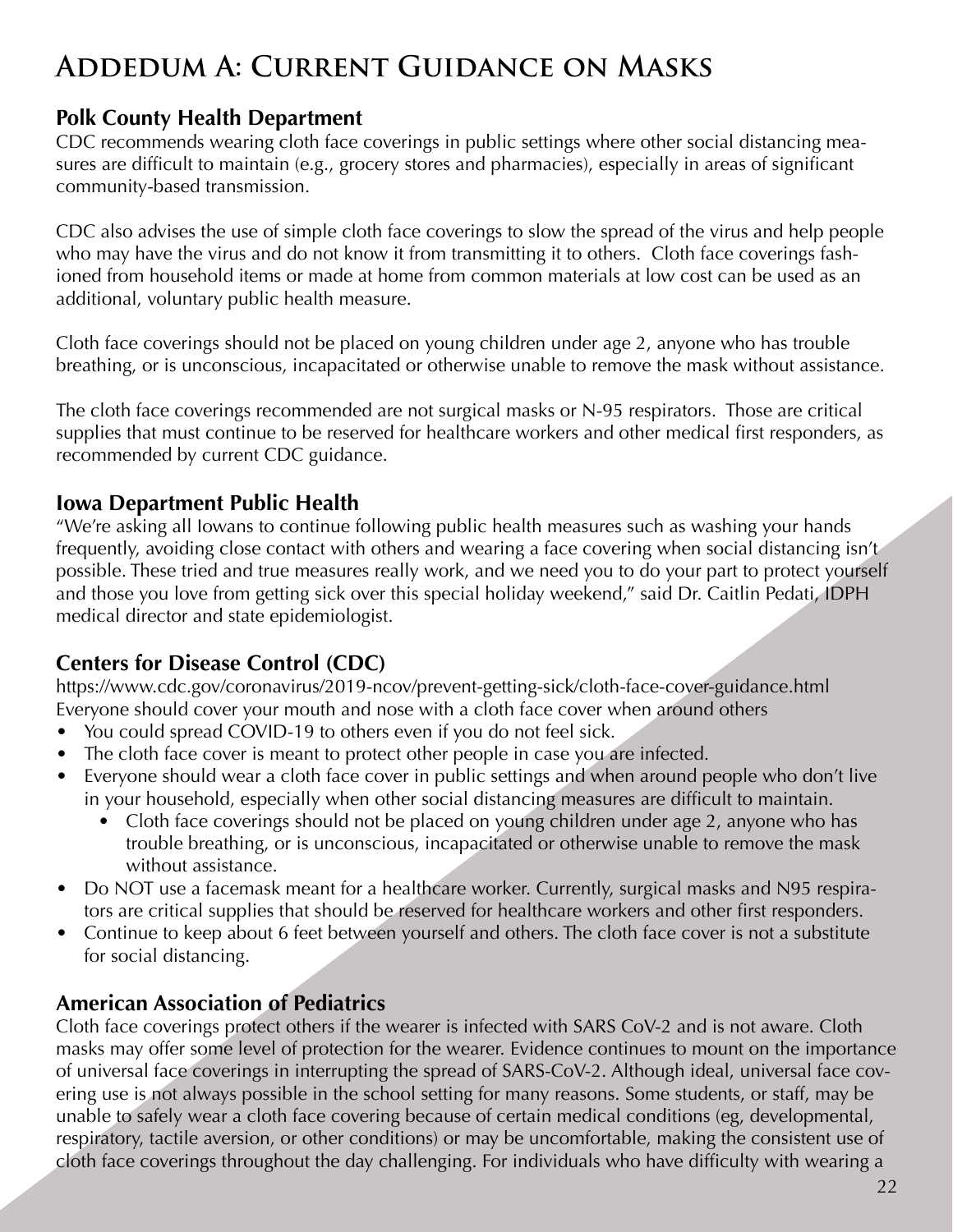cloth face covering and it is not medically contraindicated to wear a face covering, behavior techniques and social skills stories (see resource section) can be used to assist in adapting to wearing a face covering. When developing policy regarding the use of cloth face coverings by students or school staff, school districts and health advisors should consider whether the use of cloth face coverings is developmentally appropriate and feasible and whether the policy can be instituted safely. If not developmentally feasible, which may be the case for younger students, and cannot be done safely (e.g., the face covering makes wearers touch their face more than they otherwise would), schools may choose to not require their use when physical distancing measures can be effectively implemented. School staff and older students (middle or high school) may be able to wear cloth face coverings safely and consistently and should be encouraged to do so. Children under 2 years and anyone who has trouble breathing or is unconscious, incapacitated, or otherwise unable to remove a face covering without assistance should not wear cloth face coverings.

For certain populations, the use of cloth face coverings by teachers may impede the education process. These include students who are deaf or hard of hearing, students receiving speech/language services, young students in early education programs, and English-language learners. Although there are products (eg, face coverings with clear panels in the front) to facilitate their use among these populations, these may not be available in all settings.

Students and families should be taught how to properly wear (cover nose and mouth) a cloth face covering, to maintain hand hygiene when removing for meals and physical activity, and for replacing and maintaining (washing regularly) a cloth face covering.

#### **National Education Association**

Require all staff and students to wear masks of sufficient quality throughout the school day, except during meals. Schools must supply masks made of at least two-ply cotton to staff who are not carrying out disinfection procedures—which require greater protection—and students, in accordance with CDC recommendations.

#### **Occupational Safety and Health Administration (OSHA)**

OSHA generally recommends that employers encourage workers to wear face coverings at work. Face coverings are intended to prevent wearers who have Coronavirus Disease 2019 (COVID-19) without knowing it (i.e., those who are asymptomatic or pre-symptomatic) from spreading potentially infectious respiratory droplets to others. This is known as source control.

Consistent with the [Centers for Disease Control and Prevention \(CDC\) recommendation](https://www.cdc.gov/coronavirus/2019-ncov/prevent-getting-sick/cloth-face-cover-guidance.html?CDC_AA_refVal=https%3A%2F%2Fwww.cdc.gov%2Fcoronavirus%2F2019-ncov%2Fprevent-getting-sick%2Fcloth-face-cover.html) for all people to wear cloth face coverings when in public and around other people, wearing cloth face coverings, if appropriate for the work environment and job tasks, conserves other types of personal protective equipment (PPE), such as surgical masks, for healthcare settings where such equipment is needed most.

Where cloth face coverings are not appropriate in the work environment or during certain job tasks (e.g., because they could become contaminated or exacerbate heat illness), employers can provide PPE, such as face shields and/or surgical masks, instead of encouraging workers to wear cloth face coverings. Like cloth face coverings, surgical masks and face shields can help contain the wearer's potentially infectious respiratory droplets and can help limit spread of COVID-19 to others.

#### **Harvard Study on School Safety**

Wear masks, with breaks built into the day. Students, teachers and administrators should wear masks to and from school, in common areas and in classrooms when physical distancing is not possible. Schools should create "mask-free" time to reduce fatigue. 23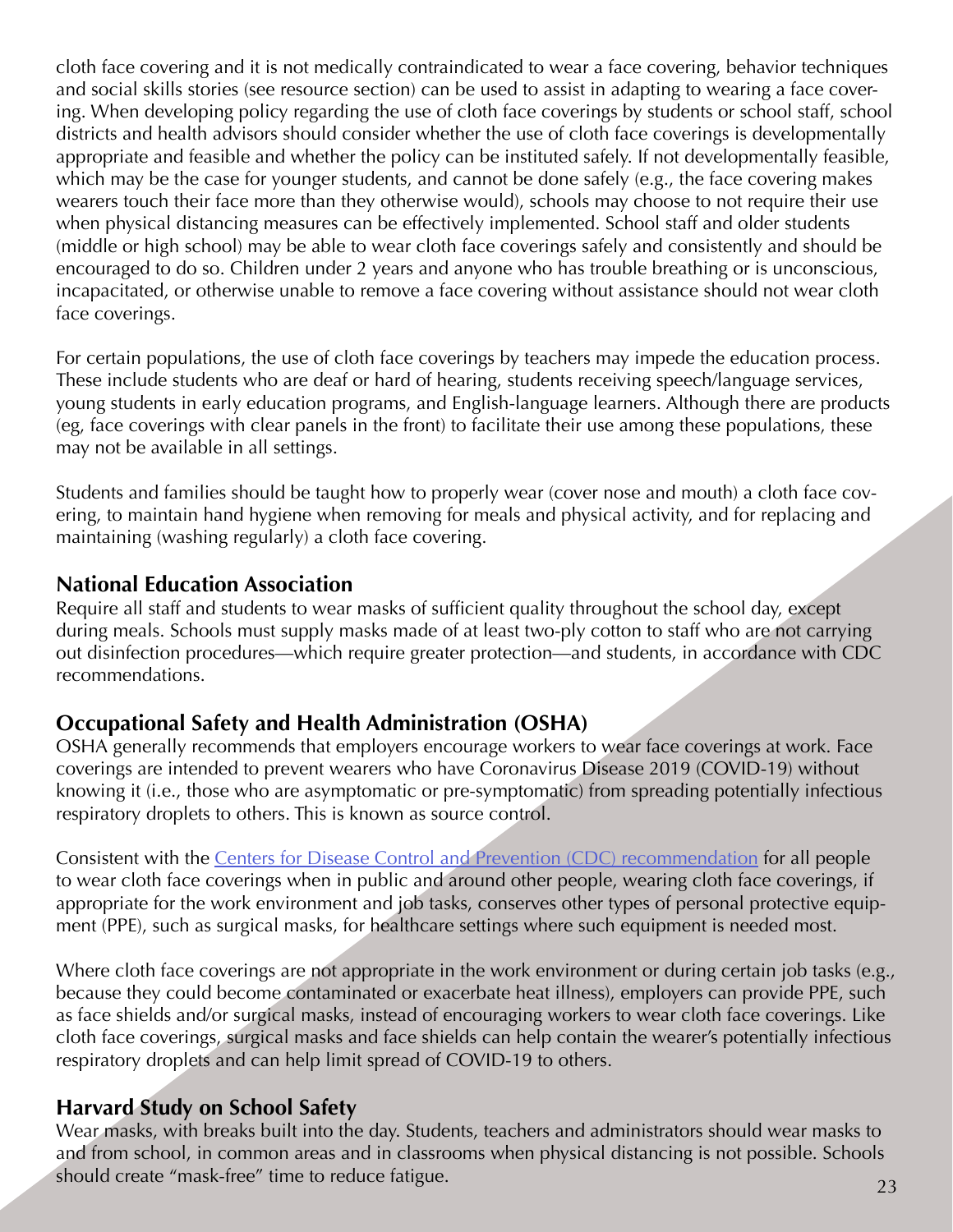#### <span id="page-24-0"></span>Addendum B: Face Covering Recommendations- Do's and Don'ts

# **DON'T**

- Staff and Students: Use your own cloth face covering, if possible. If not, ACSD will provide you one. Face coverings should:
	- Be clean and in good repair.
	- Fit snugly, but comfortably against the side of the face.
	- Be secure and should cover the wearer's nose and mouth
	- Allow for breathing without restriction
	- Be able to be laundered and machine dried without damage or change to shape. They should be routinely washed depending on the frequency of use.
	- Be on the wearer's face.
- Take breaks from wearing them:
	- Off when in a working space alone.
	- Off when eating as long as social distancing of 6 feet from others is being enforced.
	- Students should be sitting at desks when eating snacks and/or lunch.
	- Off when outside at recess as long as social distancing of 6 feet from others is being enforced.
	- Educators consider taking "Mask breaks" at certain, designated times of the days. Take students outside or remain in seats 6 feet apart from each other.
	- Educators will teach and reinforce proper mask practices.
- Educators and associates wear them while instructing or working in close proximity (one-to-one) with a student.
- Staff and students wear them upon entrance to the building and during passing times in hallways.
- Use hand sanitizer or wash hands for 20 seconds, before putting on the face covering and after taking it off.
- When using a medical grade face covering, make sure the metal piece is on the top and over the nose and coloredside faces outward. This will ensure the pleats of the face covering are downward.
- Practice masking at home to get used to wearing a mask on the face prior to coming to school.
- Face-Shields may be utilized in addition to face coverings by instructors, but not in lieu of masks.
- Consider students/staff with disabilities/medical conditions that may not be able to wear a face covering.
- Touch your face and rearrange the face covering on the wearer's face.
- Share face coverings with others.
- Touch eyes, nose or mouth when removing mask.
- Wear them under the nose, around the neck, rested under the chin or on the forehead or hanging off one ear.
- Wear loose or ill-fitting masks.
- Continue to wear a face covering that has holes, rips and tears in it.
- Continue to wear a face covering that is wet from condensation or sweat. Replace the face covering if it is damp or wet.
- Remove it to talk with someone.
- Place face coverings on children younger than 2 years of age, anyone who has trouble breathing, sensory concerns, or is unconscious, incapacitated or otherwise unable to remove the cover without assistance.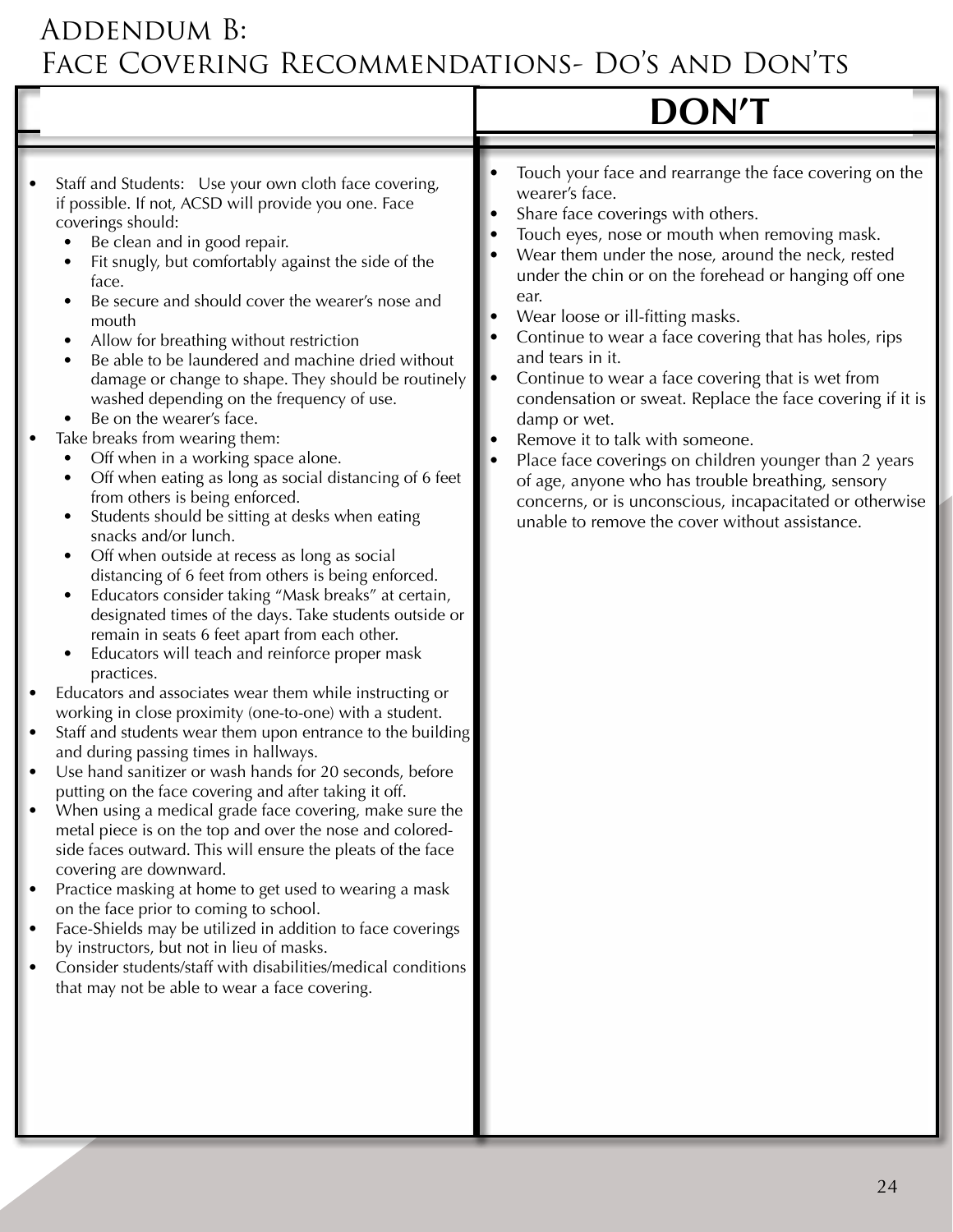### <span id="page-25-0"></span>Addendum C: Decision-Making Process for Positive CASES



The Polk County Health Department has local authority to manage illness outbreaks. It has extensive experience in following up on communicable diseases of all sorts. The methods used to investigate other communicable illnesses and respond in ways to break the chain of illness transmission also apply to the management of COVID-19.

The Polk County Health Department also has experience in working with schools to address illness outbreaks in school communities. The principles of managing outbreaks of communicable diseases used with other reportable illnesses will serve as the foundation for planning for managing COVID-19 in schools.

In the event a confirmed case of COVID-19 is found in a school, the building principal, the building school nurse and the Polk County Health Department will work together to investigate the situation and employ corrective actions to minimize the spread of illness and restore health and safety to the greater school community.